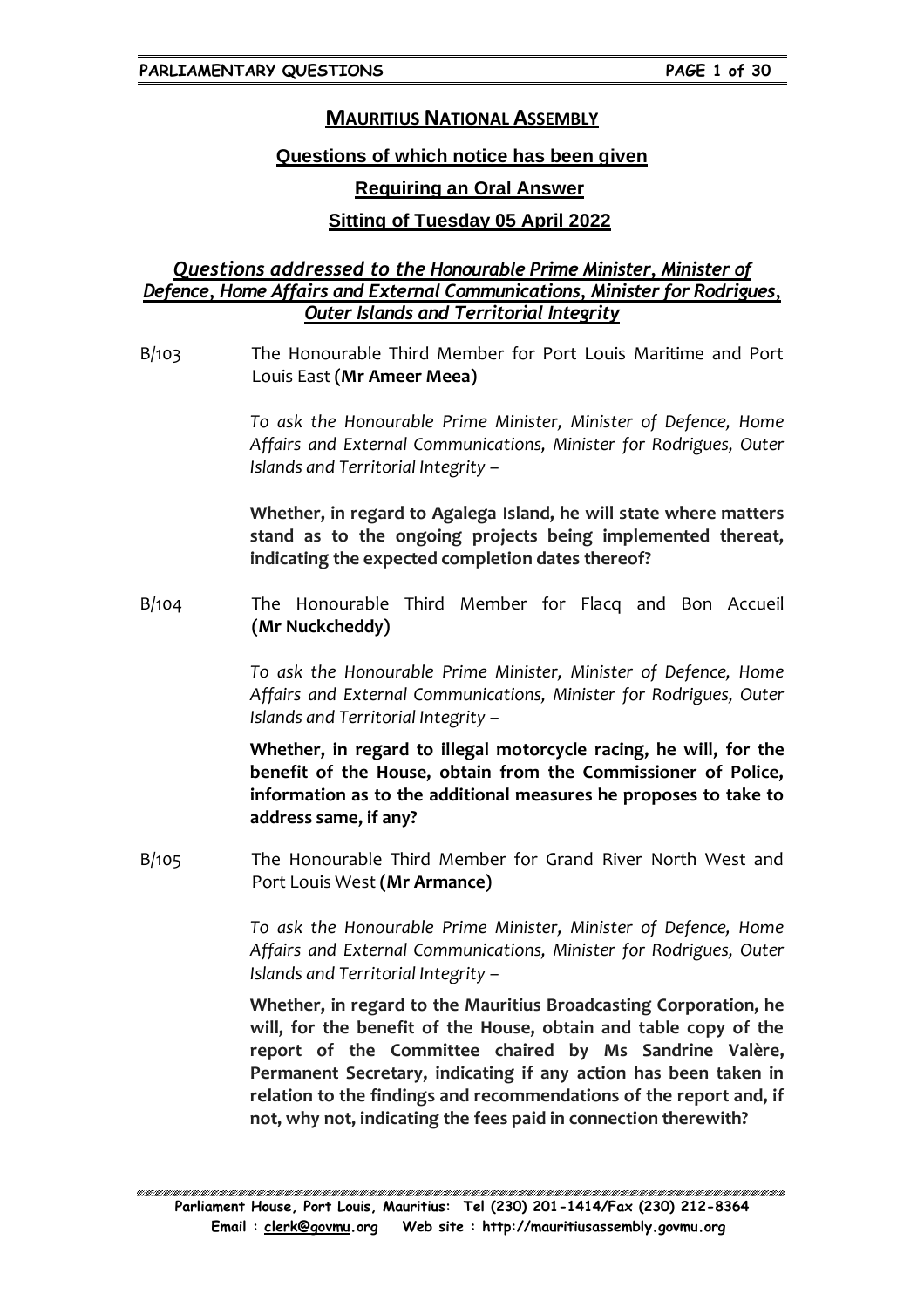#### **PARLIAMENTARY QUESTIONS PAGE 2 of 30**

B/106 The Honourable Fourth Member for Port Louis Maritime and Port Louis East **(Mr Juman)**

> *To ask the Honourable Prime Minister, Minister of Defence, Home Affairs and External Communications, Minister for Rodrigues, Outer Islands and Territorial Integrity –*

> **Whether, in regard to the post of Ombudsman, he will, for the benefit of the House, obtain information as to if same has now been filled, indicating the number of complaints received since the retirement of the former incumbent thereof?**

B/107 The Honourable Fourth Member for Port Louis Maritime and Port Louis East **(Mr Juman)**

> *To ask the Honourable Prime Minister, Minister of Defence, Home Affairs and External Communications, Minister for Rodrigues, Outer Islands and Territorial Integrity –*

> **Whether, in regard to the Safe City Project, he will, for the benefit of the House, obtain from the Commissioner of Police, information as to (a) when same is expected to become fully operational, indicating the impact of the delay, if any, in terms of cost overrun and quantifying same and (b) the actions that will be taken in the light of the findings of the Audit Report 2020-2021 to the effect that deliverables were not met as per contractual obligations?**

B/108 The Honourable Second Member for Vacoas and Floréal **(Mr Bodha)**

> *To ask the Honourable Prime Minister, Minister of Defence, Home Affairs and External Communications, Minister for Rodrigues, Outer Islands and Territorial Integrity –*

> **Whether, in regard to the fleet of Air Mauritius, he will, for the benefit of the House, obtain from the Airport Holdings Ltd., information as to the planes which are currently being used, indicating if the company intends to purchase new planes in its bid to recapture its market share?**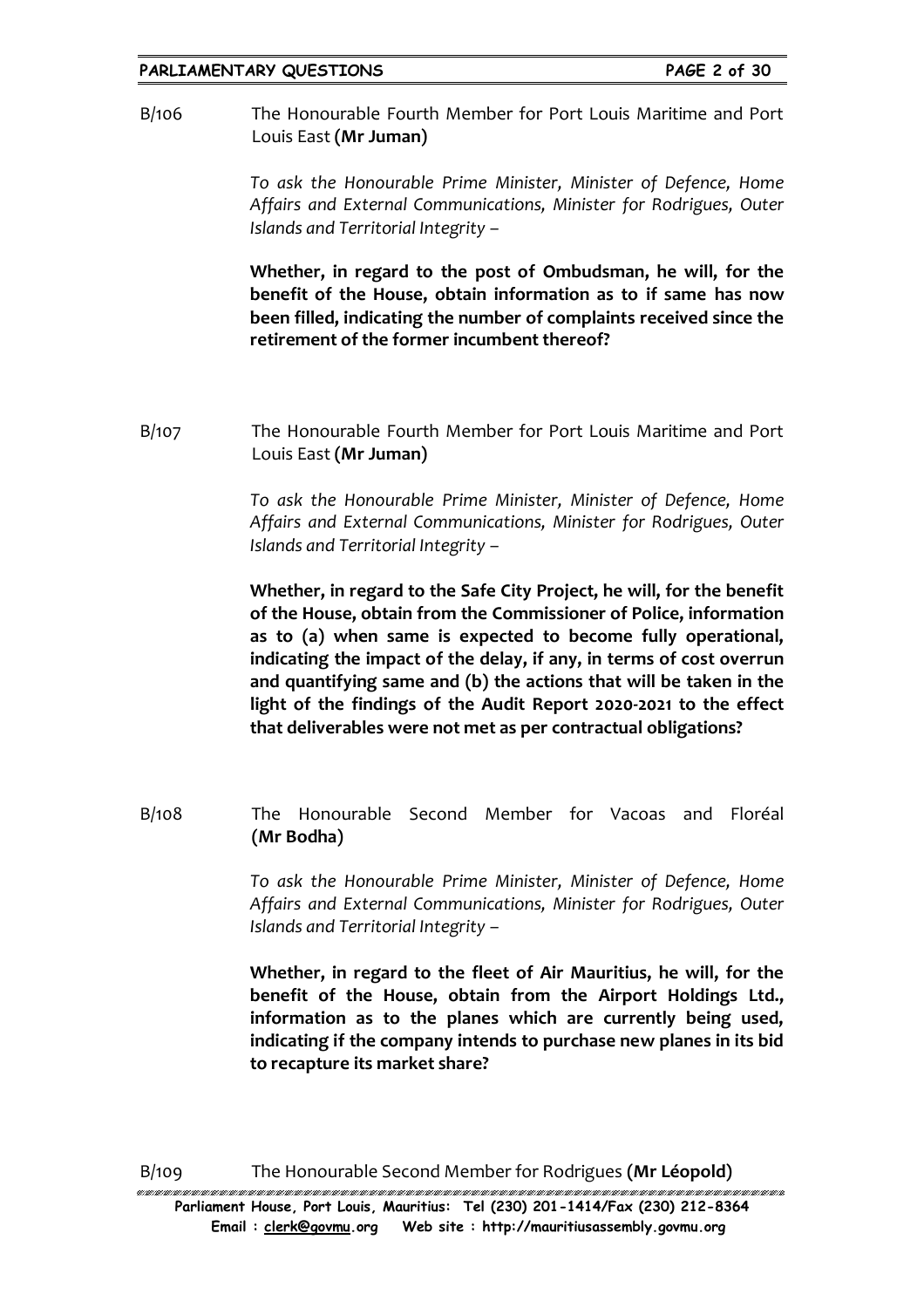*To ask the Honourable Prime Minister, Minister of Defence, Home Affairs and External Communications, Minister for Rodrigues, Outer Islands and Territorial Integrity –*

**Whether, in regard to the Rodriguan Prison Officers presently working in mainland Mauritius, he will, for the benefit of the House, obtain from the Commissioner of Prison, information as to if they may request to be transferred onto the Rodrigues establishment to work in Rodrigues and, if so, give details of the procedure applicable therefor?**

B/110 The Honourable Second Member for Port Louis North and Montagne Longue **(Mrs Luchmun Roy)**

> *To ask the Honourable Prime Minister, Minister of Defence, Home Affairs and External Communications, Minister for Rodrigues, Outer Islands and Territorial Integrity –*

> **Whether, following the pulling down of the Mauritian Flag on the Chagos Archipelago, he will state if his Office has had recourse to (a) the International Court of Justice and (b) diplomatic protest?**

B/111 The Honourable Fourth Member for Grand River North West and Port Louis West **(Mrs Navarre-Marie)**

> *To ask the Honourable Prime Minister, Minister of Defence, Home Affairs and External Communications, Minister for Rodrigues, Outer Islands and Territorial Integrity –*

> **Whether, in regard to synthetic drugs, he will state if he will consider impressing upon the Commissioner of Police the need for the carrying out of a survey in relation thereto to make an assessment of the (a) age group mostly affected therewith and (b) remedies for the rehabilitation of victims thereof?**

B/112 The Honourable Second Member for Vacoas and Floréal **(Mr Bodha)**

> *To ask the Honourable Prime Minister, Minister of Defence, Home Affairs and External Communications, Minister for Rodrigues, Outer Islands and Territorial Integrity –*

> **Whether, in regard to the recent reported incident, wherein a driver allegedly fell asleep while driving a van commuting employees of the Mauritius Duty Free Paradise (MDFP), he will, for the benefit of the House, obtain from the MDFP, information as to if an inquiry has been carried out thereinto and, if so, indicate the outcome thereof?**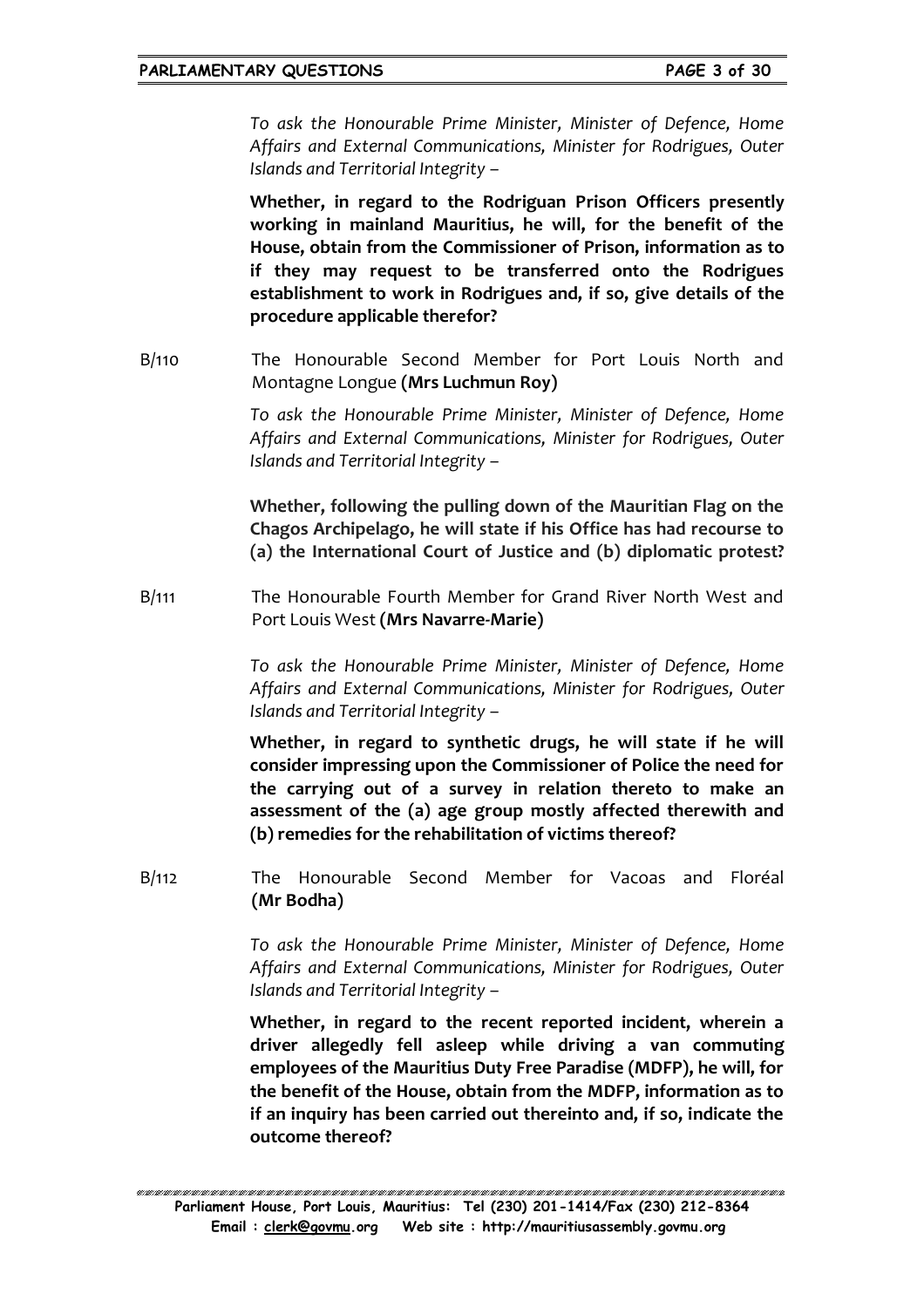B/113 The Honourable First Member for Mahebourg and Plaine Magnien **(Mr Ramful)**

> *To ask the Honourable Prime Minister, Minister of Defence, Home Affairs and External Communications, Minister for Rodrigues, Outer Islands and Territorial Integrity –*

> **Whether, in regard to electoral laws, he will state if he will consider appointing a consultative committee to look thereinto and make recommendations for the review of the (a) powers of the Electoral Commissioner and Electoral Supervisory Commission (b) manner in which (i) the members and Chairperson of the Electoral Supervisory Commission are appointed and (ii) registration of electors are carried out and (c) guidelines of how the Electoral Boundary Commission should carry out its function?**

B/114 The Honourable Fourth Member for Mahebourg and Plaine Magnien **(Mr Richard Duval)**

> *To ask the Honourable Prime Minister, Minister of Defence, Home Affairs and External Communications, Minister for Rodrigues, Outer Islands and Territorial Integrity –*

> **Whether, in regard to alleged cases of Police brutality, he will, for the benefit of the House, obtain from the Commissioner of Police, information as to the number of reported cases thereof, since January 2020 to date, indicating the number of (a) inquiries in progress (b) Police Officers arrested/suspended in relation thereto and (c) inquiries completed and outcome thereof?**

B/115 The Honourable Second Member for Port Louis North and Montagne Longue **(Mrs Luchmun Roy)**

> *To ask the Honourable Prime Minister, Minister of Defence, Home Affairs and External Communications, Minister for Rodrigues, Outer Islands and Territorial Integrity –*

> **Whether, in regard to the National survey among people who use drugs carried out by the Mauritius Police Force, he will, for the benefit of the House, obtain from the Commissioner of Police, information as to the (a) groups of people having participated therein (b) method used for data collection therefor and (c) recommendations made on the basis of the outcome thereof?**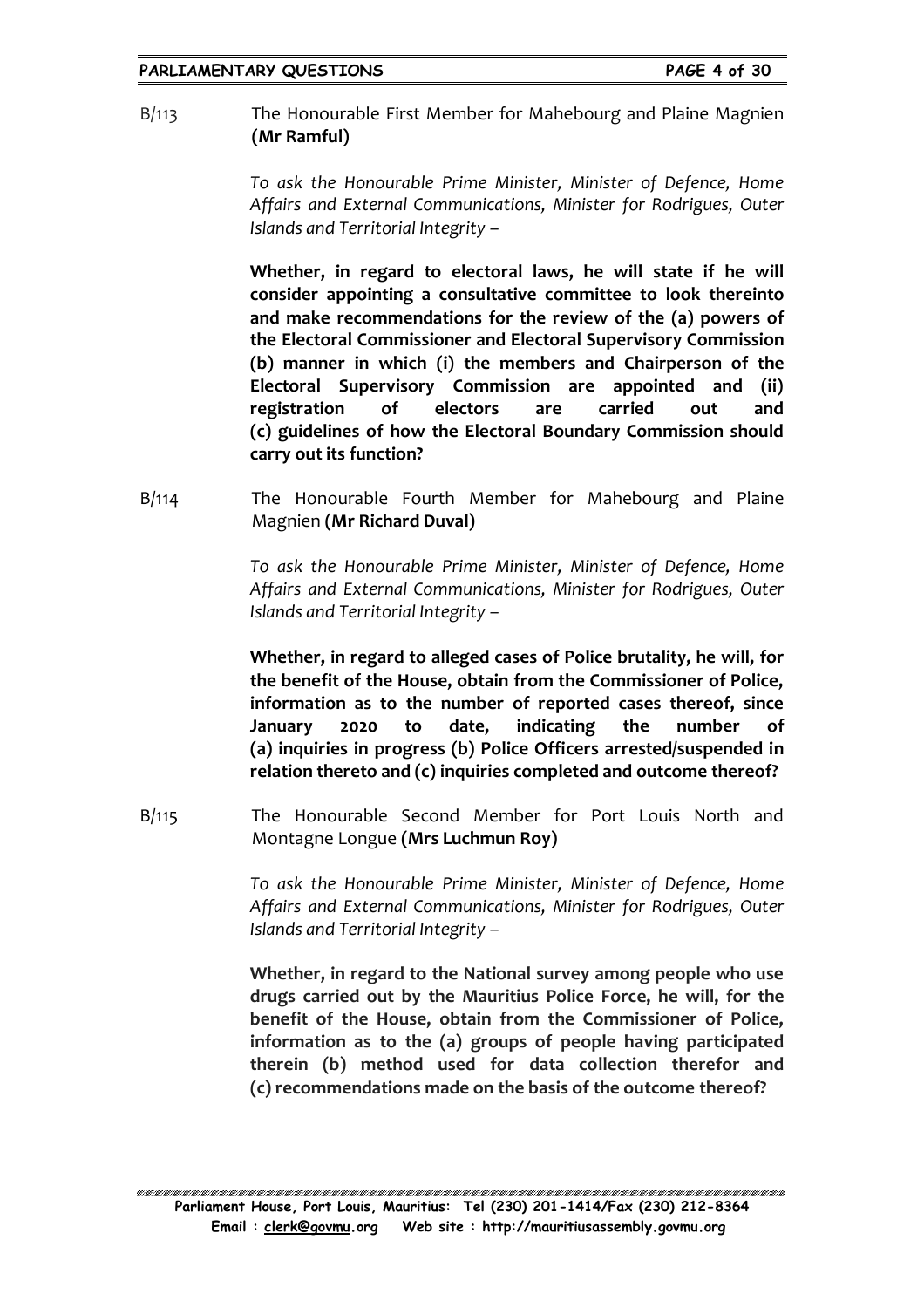B/116 The Honourable Second Member for La Caverne and Phoenix **(Mr Assirvaden)**

> *To ask the Honourable Prime Minister, Minister of Defence, Home Affairs and External Communications, Minister for Rodrigues, Outer Islands and Territorial Integrity –*

> **Whether, in regard to the present Director General of the Mauritius Broadcasting Corporation, he will, for the benefit of the House, obtain from the Corporation, information as to (a) the qualifications held and (b) salary and fringe benefits being drawn?**

B/117 The Honourable First Member for La Caverne and Phoenix **(Mr Lobine)**

> *To ask the Honourable Prime Minister, Minister of Defence, Home Affairs and External Communications, Minister for Rodrigues, Outer Islands and Territorial Integrity –*

> **Whether, in regard to the vessel seized in our territorial waters near Agalega Island on 14 January 2022 by the CGS Barracuda, he will, for the benefit of the House, obtain information as to where matters stand as to the inquiry carried out thereinto?**

B/118 The Honourable Third Member for Port Louis North and Montagne Longue **(Ms Tour)**

> *To ask the Honourable Prime Minister, Minister of Defence, Home Affairs and External Communications, Minister for Rodrigues, Outer Islands and Territorial Integrity –*

> **Whether, in regard to the proposed setting up of a new police station in Vallée des Prêtres, he will, for the benefit of the House, obtain from the Commissioner of Police, information as to where matters stand?**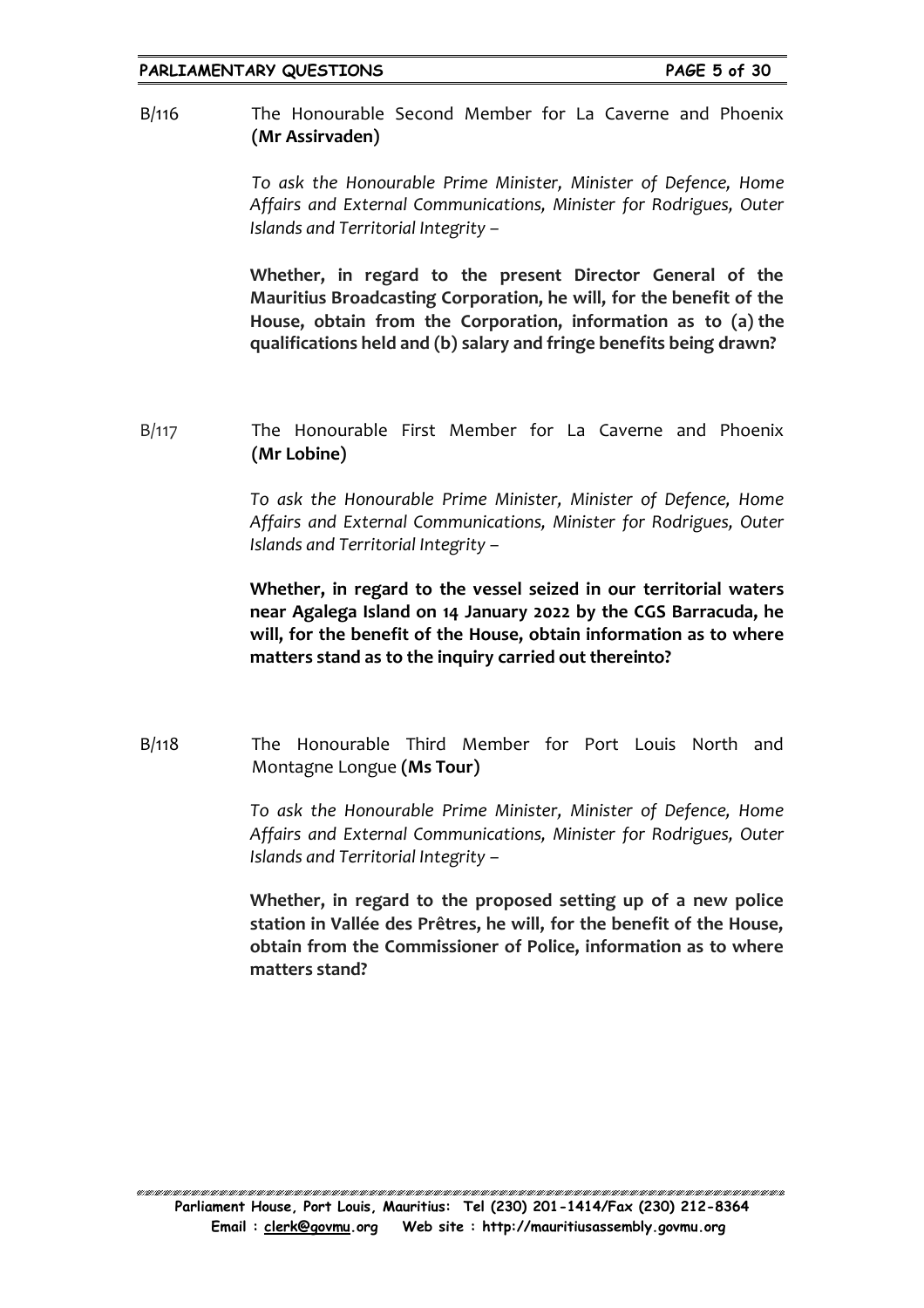### *Questions addressed to Honourable Ministers, other than to the Honourable Prime Minister, Minister of Defence, Home Affairs and External Communications, Minister for Rodrigues, Outer Islands and Territorial Integrity*

B/119 The Honourable Third Member for Grand River North West and Port Louis West **(Mr Armance)**

> *To ask the Honourable Minister of Blue Economy, Marine Resources, Fisheries and Shipping –*

> **Whether, in regard to the report on the International Maritime Organisation, he will state the main findings and recommendations contained therein, indicating the corrective measure, if any, his Ministry proposes to take in relation thereto and table copy thereof?**

B/120 The Honourable Second Member for Savanne and Black River **(Mrs Mayotte)**

*To ask the Honourable Minister of Energy and Public Utilities –*

**Whether, in regard to water meter connectivity, he will, for the benefit of the House, obtain from the Central Water Authority, information as to the number of applications therefor received since January 2020 to date, indicating the outcome thereof?**

B/121 The Honourable First Member for Port Louis South and Port Louis Central **(Mr Osman Mahomed)**

> *To ask Dr the Honourable Vice-Prime Minister, Minister of Local Government and Disaster Risk Management –*

> **Whether, in regard to the vertically cracked masonry boundary wall of the building that once housed the offices of the Supreme Court along George Guibert Street, near its junction with Poudrière Street, he will, for the benefit of the House, obtain from the Municipal City Council of Port Louis, information as to the actions being envisaged in relation thereto, if any?**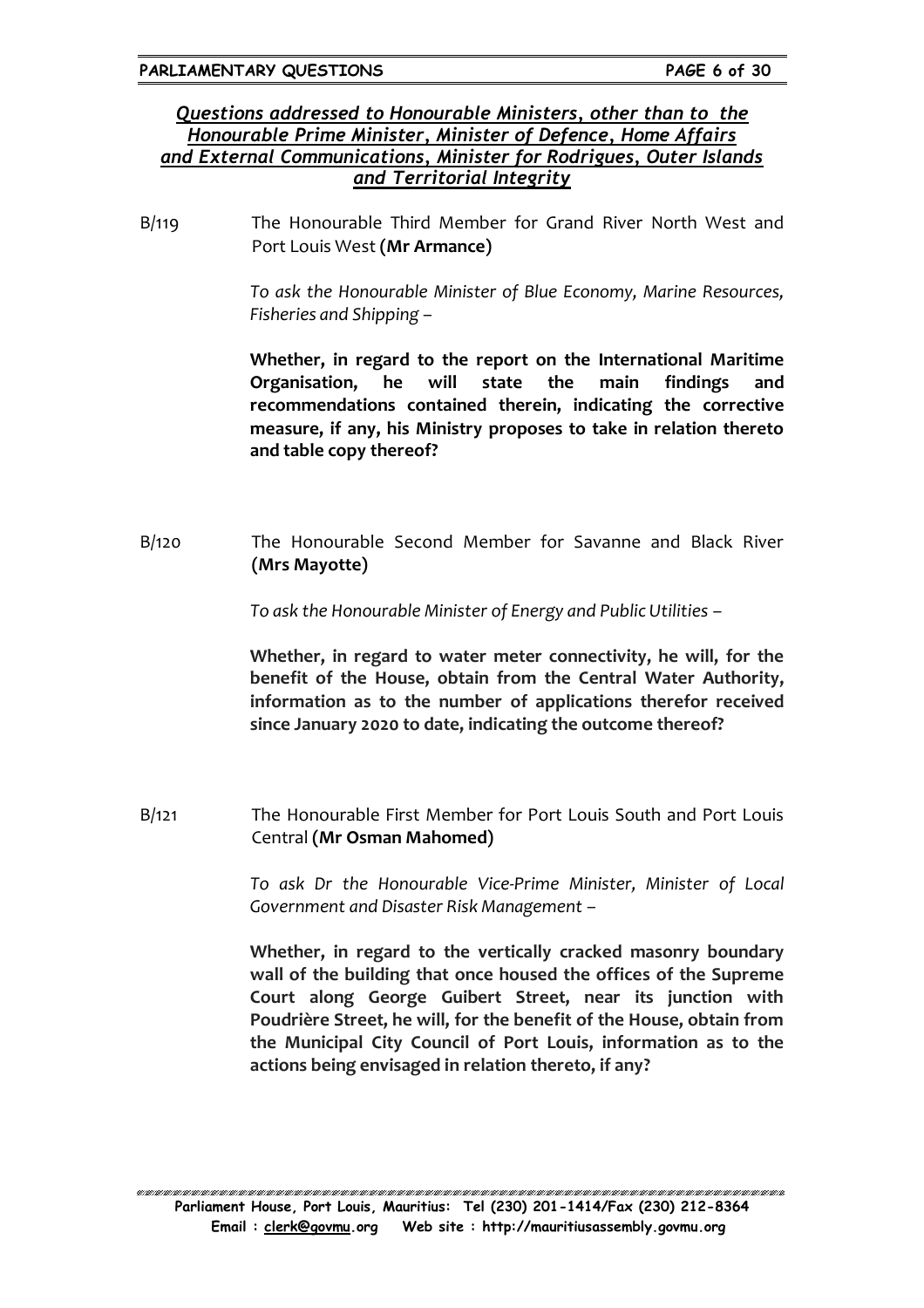B/122 The Honourable First Member for Mahebourg and Plaine Magnien **(Mr Ramful)**

> *To ask Dr the Honourable Minister of Finance, Economic Planning and Development –*

> **Whether, in regard to the Dubai Expo 2020, he will (a) state the total costs incurred by the Mauritian Government in terms of the setting up and operation of the Mauritian Pavilion, events organized and official visits attended by Mauritian delegates, giving a breakdown thereof and (b) obtain from the Economic Development Board, information as to the number of business events organized thereat, indicating in each case the number of participants attending same and if they have shown investment and/or trade interests?**

B/123 The Honourable Second Member for La Caverne and Phoenix **(Mr Assirvaden)**

*To ask Dr the Honourable Minister of Health and Wellness –*

**Whether, in regard to the private retail pharmacies, he will, for the benefit of the House, obtain from the Pharmacy Board, information as to the 15 pharmaceutical products that are mostly purchased thereat, indicating the average percentage increase in the retail prices thereof since 2015 and the factors accounting therefor?**

B/124 The Honourable Fourth Member for Port Louis Maritime and Port Louis East **(Mr Juman)**

> *To ask Dr the Honourable Minister of Finance, Economic Planning and Development –*

> **Whether, in regard to the waste of public funds as highlighted again in the Audit Report 2020-2021, he will state the measures being taken by his Ministry to address same?**

B/125 The Honourable Third Member for Port Louis North and Montagne Longue **(Ms Tour)**

*To ask Dr the Honourable Minister of Health and Wellness –*

**Whether, in regard to dangerous drugs, he will state the (a) estimated number of injectable and non-injectable users thereof, district-wise and (b) substitution, therapies and support programmes being proposed thereto, indicating the eligibility criteria to benefit thereunder?**

<sup>100 / 200 / 200 / 200 / 200 / 200 / 200 / 200 / 200 / 200 / 200 / 200 / 200 / 200 / 200 / 200 / 200 /</sup> **Parliament House, Port Louis, Mauritius: Tel (230) 201-1414/Fax (230) 212-8364 Email : [clerk@govmu.](../Documents/ddrive/Parliamentary%20Business/Parliamentary%20Questions/2022/Parliamentary%20Questions/2020/clerk@govmu⁓翿)org Web site : http://mauritiusassembly.govmu.org**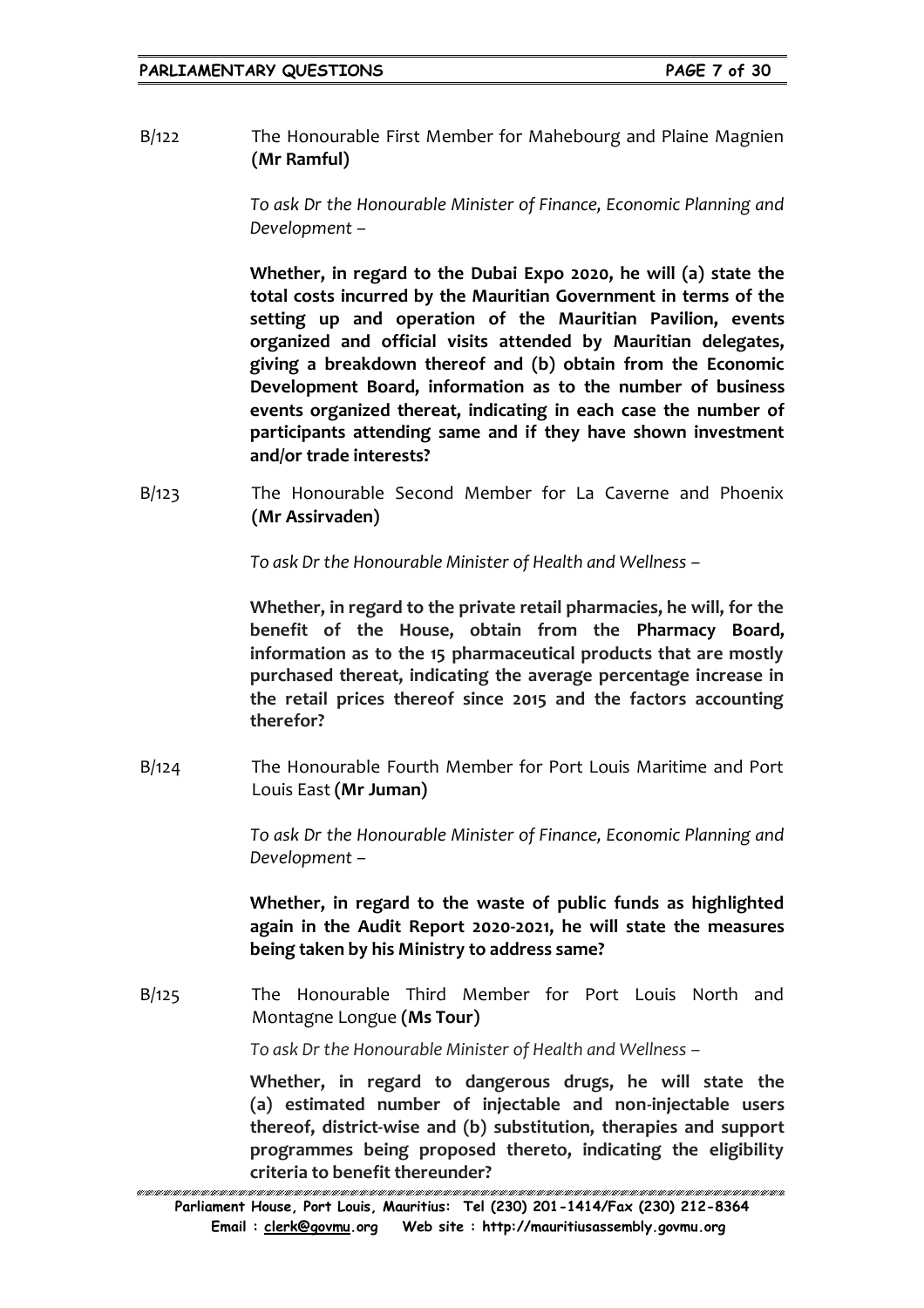B/126 The Honourable Second Member for Grand' Baie and Poudre d'Or **(Dr Gungapersad)**

*To ask the Honourable Minister of Energy and Public Utilities –*

**Whether, in regard to the acquisition of 10 water tankers by the Central Water Authority, he will, for the benefit of the House, obtain from the Authority, information as to the (a) cost thereof (b) make and country of origin thereof and (c) name of the supplier thereof?**

B/127 The Honourable First Member for Vacoas and Floréal **(Ms Joanna Bérenger)**

> *To ask the Honourable Minister of Environment, Solid Waste Management and Climate Change –*

> **Whether, in regard to the Environment Protection Act, he will state where matters stand as to the consideration for proposed amendments to be brought thereto, indicating (a) if the draft proposed amendments have been circulated to stakeholders and Non-Governmental Organisations and, if so, indicate the names and denominations thereof and, if not, why not and (b) when those amendments are expected to be presented to the National Assembly?**

B/128 The Honourable Third Member for Vieux Grand Port and Rose Belle **(Ms Ramyad)**

*To ask Dr the Honourable Minister of Health and Wellness –*

**Whether, in regard to the New Cancer Centre, he will state (a) if the Radiology, Immunotherapy, Chemotherapy departments and the Casualty wards therefor are available under the same roof and, if not, why not and (b) the expected date of coming into full operation thereof?**

B/129 The Honourable Third Member for Beau Bassin and Petite Rivière **(Mr Quirin)**

*To ask Dr the Honourable Minister of Health and Wellness –*

**Whether, in regard to the Covaxin, Covishield/AstraZeneca, Sinopharm and Sputnik Vaccines, he will state the number of doses thereof purchased and/or obtained as donation since January 2020 to date, indicating the number thereof in each case (a) administered to the population as at date and (b) in stock as at**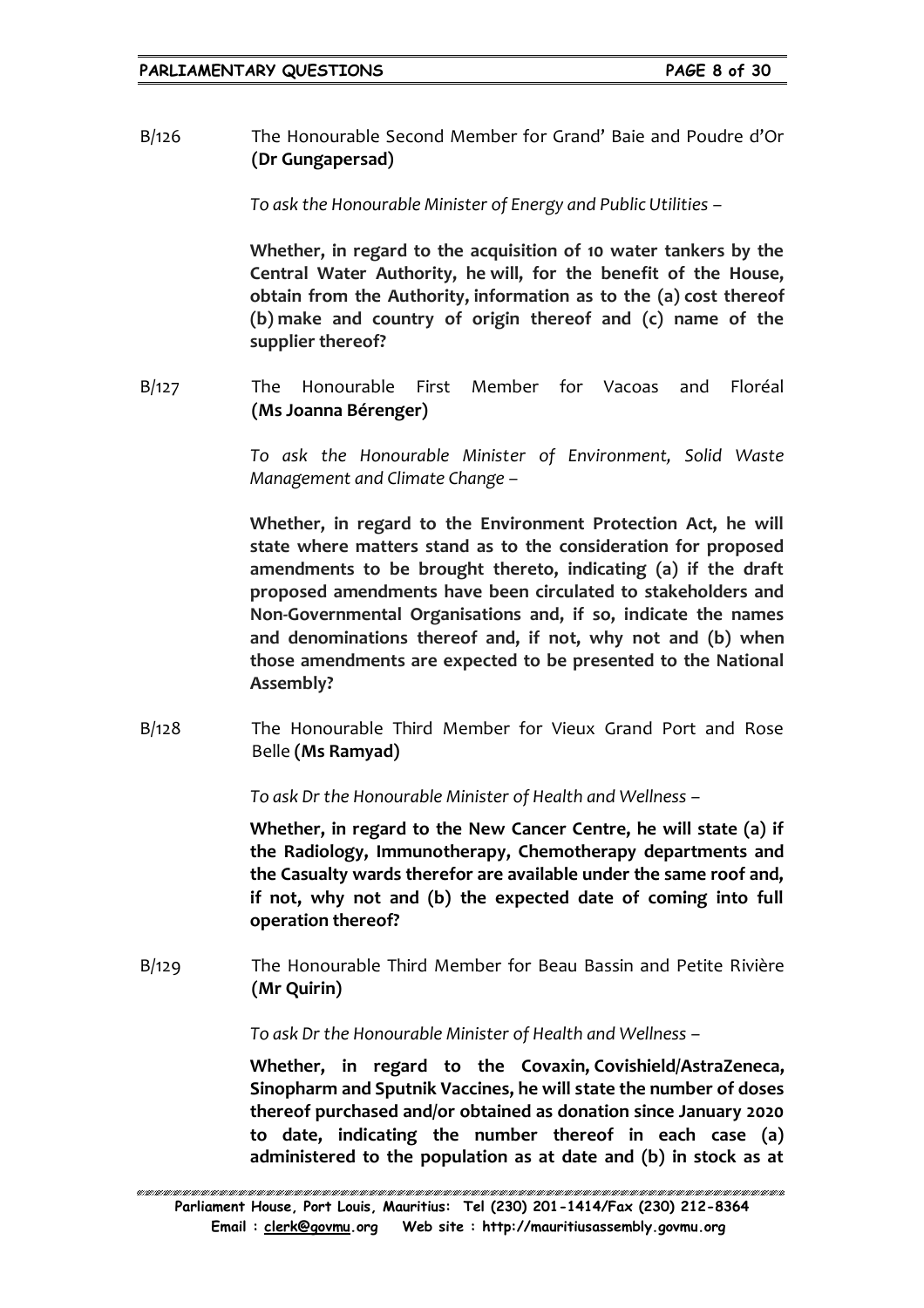#### **PARLIAMENTARY QUESTIONS PAGE 9 of 30**

**date, indicating the (i) storage conditions thereof and (ii) respective expiry date thereof?** 

B/130 The Honourable First Member for La Caverne and Phoenix **(Mr Lobine)**

> *To ask Dr the Honourable Vice-Prime Minister, Minister of Local Government and Disaster Risk Management –*

> **Whether, in regard to Constituency No. 15, La Caverne and Phoenix, he will, for the benefit of the House, obtain the list of the roads and lanes falling under the aegis of the Municipal Council of Vacoas Phoenix that are being resurfaced and asphalted since February 2022, to date, indicating the (a) names of the contractors therefor and (b) total costs thereof?**

B/131 The Honourable Second Member for Port Louis South and Port Louis Central **(Mr Uteem)**

> *To ask Dr the Honourable Minister of Finance, Economic Planning and Development –*

> **Whether, in regard to the Mauritian rupee, he will, for the benefit of the House, obtain from the Bank of Mauritius, for each of the years 2014 to 2021 and for the period 01 January 2022 to date, information as to the (a) average exchange rate thereof to the United States Dollar, the Pound Sterling and the Euro, respectively and (b) quantum of money spent by the Bank of Mauritius to prevent the depreciation thereof?**

B/132 The Honourable Third Member for Flacq and Bon Accueil **(Mr Nuckcheddy)**

> *To ask the Honourable Minister of National Infrastructure and Community Development –*

> **Whether, in regard to the Eastern Highway Project (M4) he will, for the benefit of the House, obtain from the Road Development Authority, information as to where matters stand as to the implementation thereof?**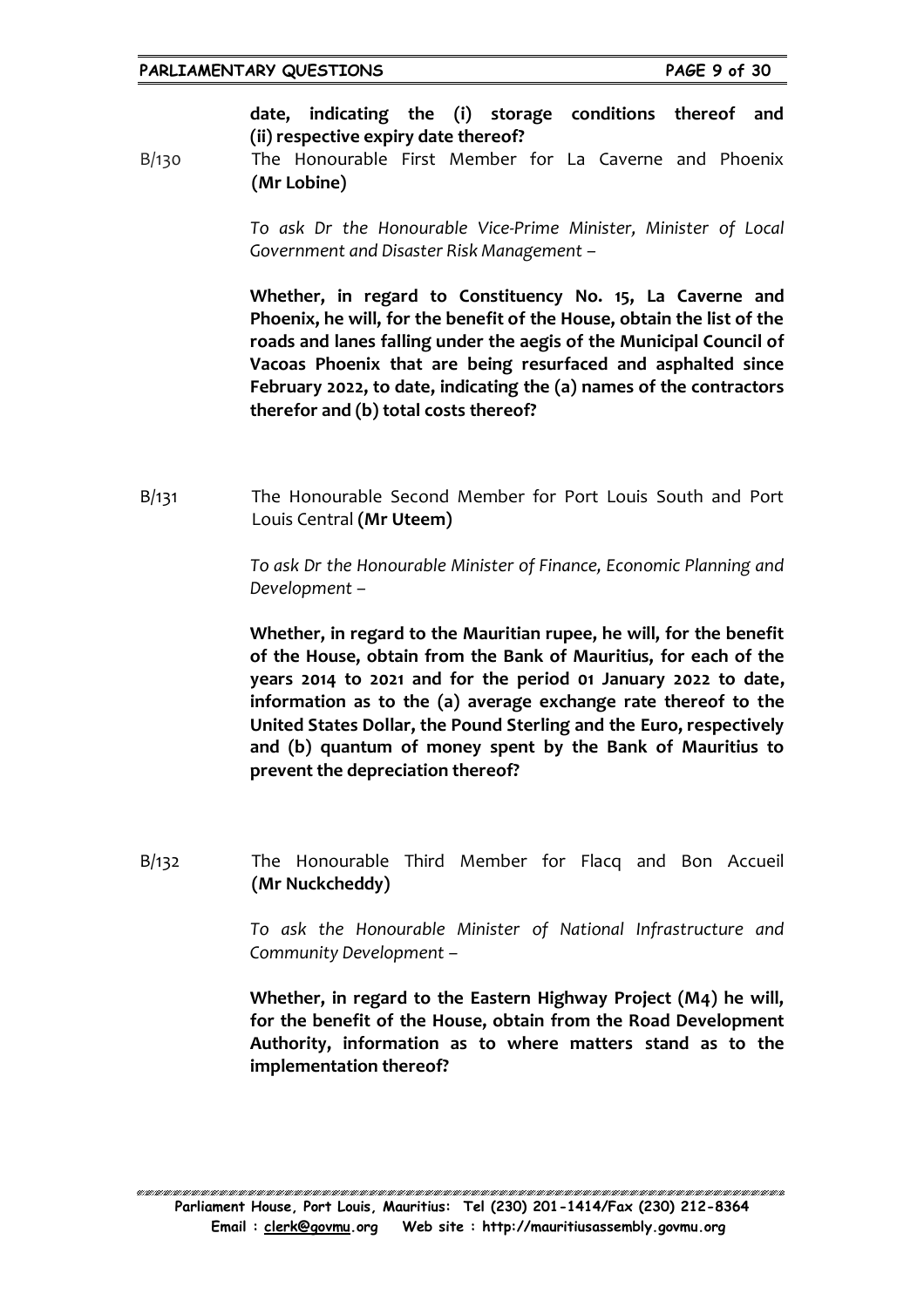B/133 The Honourable Second Member for Port Louis Maritime and Port Louis East (**Mr Abbas Mamode)**

> *To ask the Honourable Minister of Land Transport and Light Rail, Minister of Foreign Affairs, Regional Integration and International Trade –*

> **Whether, in regard to the 16-seaters introduced by the National Transport Corporation, he will, for the benefit of the House, obtain from the Corporation, information as to (a) the number thereof acquired as at to date (b) the cost thereof (c) the routes on which same are operated (d) if additional ones will be acquired and operated on other routes and (e) if passengers thereof will be charged extra fees?**

B/134 The Honourable First Member for Port Louis South and Port Louis Central **(Mr Osman Mahomed)**

> *To ask the Honourable Minister of National Infrastructure and Community Development –*

> **Whether, in regard to the latest report of the consultancy study on the depletion of Aggregates and other Construction Materials in Mauritius commissioned by the Construction Industry Development Board, he will, for the benefit of the House, obtain from the Board, details of the main findings and table copy thereof?**

B/135 The Honourable Third Member for Port Louis North and Montagne Longue **(Ms Tour)**

*To ask Dr the Honourable Minister of Health and Wellness –*

**Whether, in regard to dangerous drugs, he will state the additional measures taken by his Ministry for the control thereof in the wake of the recommendations of the latest Commission of Enquiry on Drugs?**

B/136 The Honourable Fourth Member for Mahebourg and Plaine Magnien **(Mr Richard Duval)**

> *To ask Dr the Honourable Minister of Finance, Economic Planning and Development –*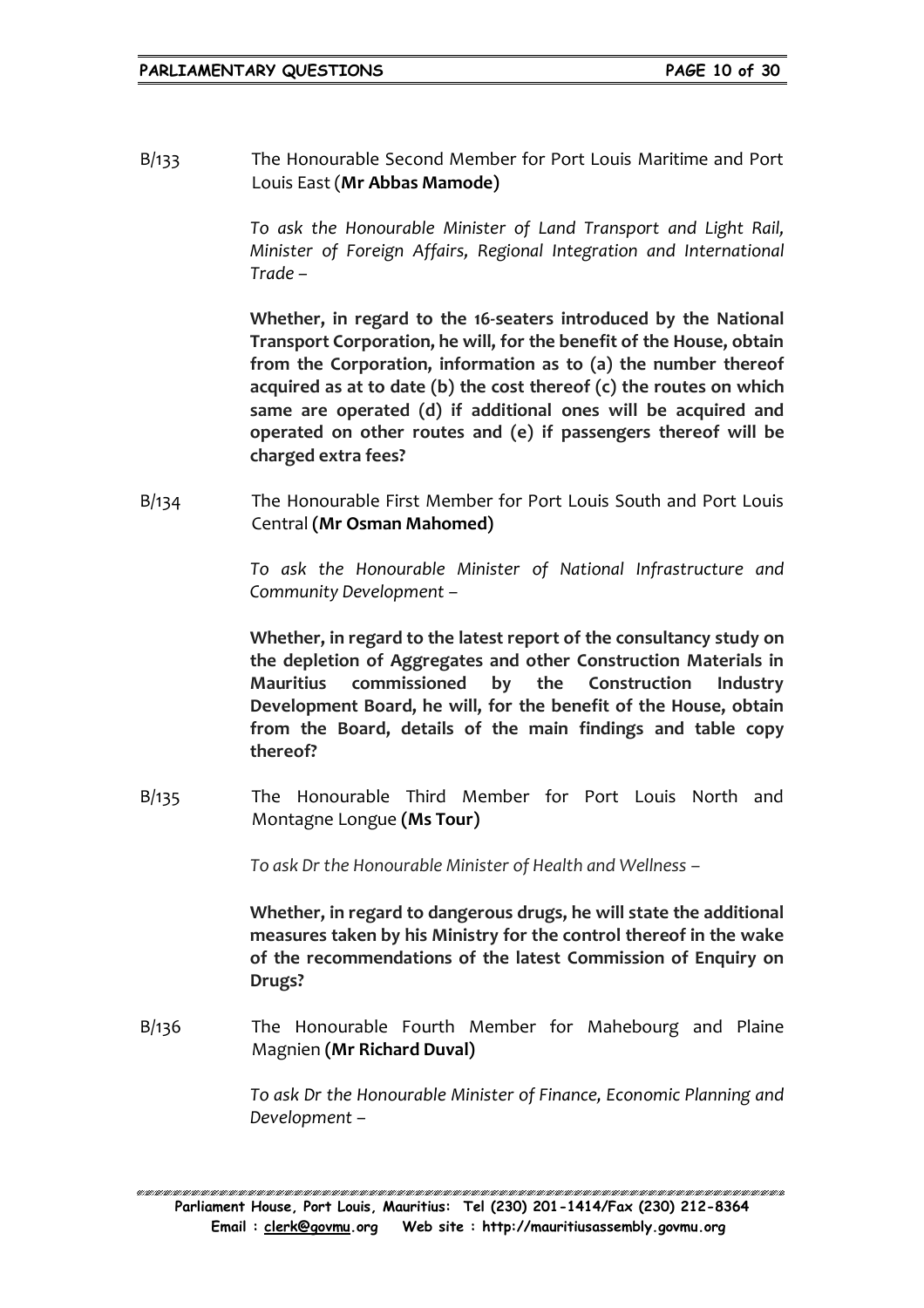**Whether, in regard to a cashless payment system, he will state if his Ministry is considering the introduction thereof under the supervision of the Bank of Mauritius and, if so, give details thereof and, if not, why not?**

B/137 The Honourable Second Member for Port Louis Maritime and Port Louis East (**Mr Abbas Mamode)**

*To ask Dr the Honourable Minister of Health and Wellness –*

**Whether, in regard to the dangerous drug users, he will state the services provided by his Ministry for the rehabilitation thereof?**

B/138 The Honourable First Member for Belle Rose and Quatre Bornes **(Dr Boolell)**

> *To ask Dr the Honourable Minister of Finance, Economic Planning and Development –*

> **Whether, in regard to the Dubai Expo 2020, he will, for the benefit of the House, obtain from the Economic Development Board, information as to if it will consider submitting a report on the outcome of its participation thereat?**

B/139 The Honourable First Member for Belle Rose and Quatre Bornes **(Dr Boolell)**

> *To ask the Honourable Deputy Prime Minister, Minister of Housing and Land Use Planning, Minister of Tourism –*

> **Whether, in regard to the tourists, he will, for the benefit of the House, obtain from the Mauritius Promotion Tourism Authority, information as to the number thereof having visited Mauritius over the past six months, indicating the average receipt from each tourist compared to the past two years?**

B/140 The Honourable Third Member for Port Louis South and Port Louis Central **(Dr Aumeer)**

*To ask Dr the Honourable Minister of Health and Wellness –*

**Whether, in regard to Molnupiravir tablets, he will state the (a) total number thereof bought by his Ministry and already supplied as at to date (b) names of the suppliers thereof, indicating the contract value in each case (c) total number thereof**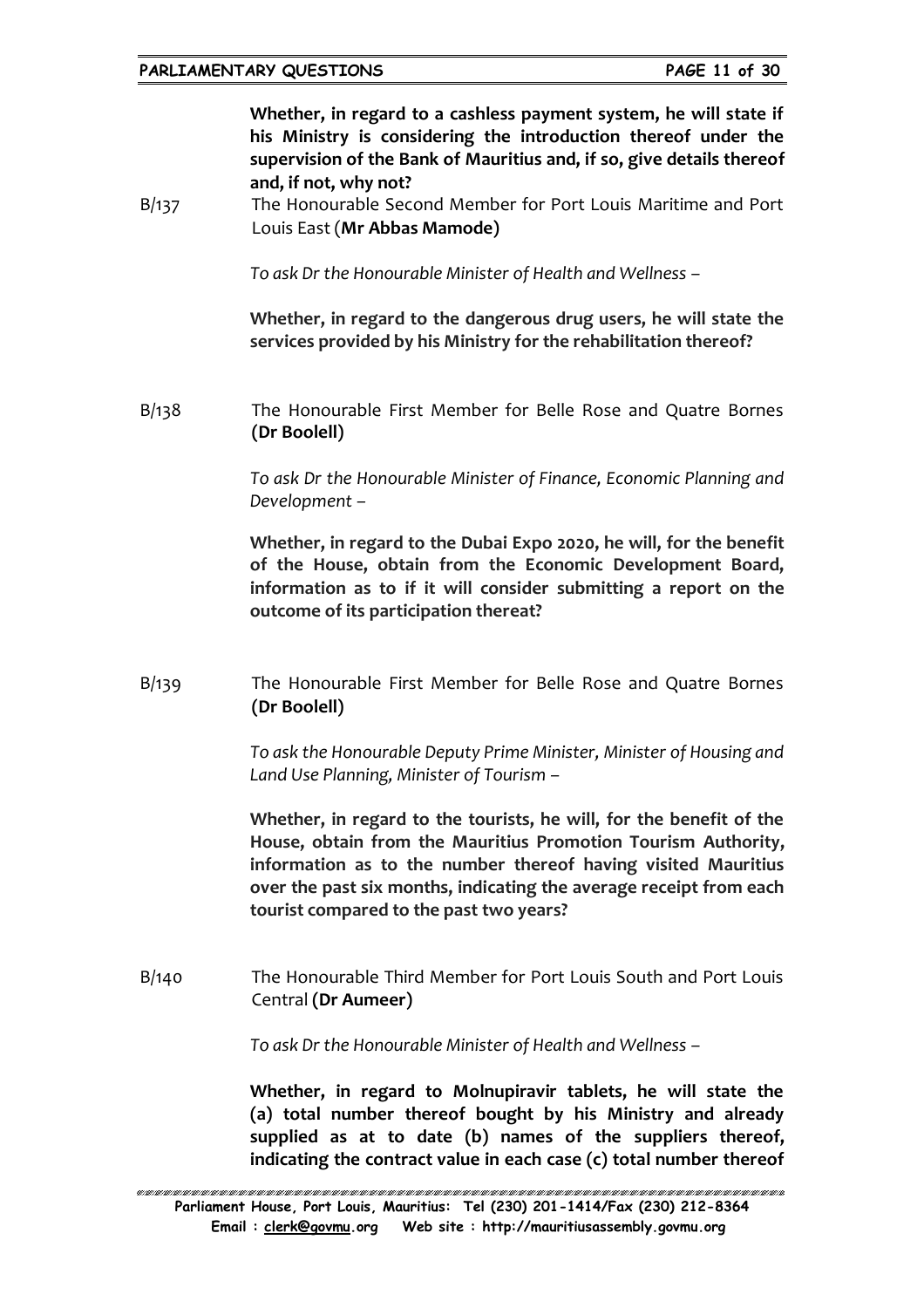## **provided to patients as at to date and (d) indication for the use and provision thereof by his Ministry?**

B/141 The Honourable First Member for Grand River North West and Port Louis West **(Mr David)**

> *To ask the Honourable Minister of National Infrastructure and Community Development –*

> **Whether, in regard to the Land Drainage Master Plan, he will, for the benefit of the House, obtain from the Land Drainage Authority, information as to where matters stand as to the implementation thereof?**

B/142 The Honourable Second Member for Curepipe and Midlands **(Mr Yeung Sik Yuen)**

> *To ask the Honourable Deputy Prime Minister, Minister of Housing and Land Use Planning, Minister of Tourism –*

> **Whether, in regard to tourist arrivals, he will, for the benefit of the House, obtain from the Mauritius Tourism Promotion Authority, information as to the number thereof since 01 July 2021 to date?**

B/143 The Honourable Second Member for Vacoas and Floréal **(Mr Bodha)**

> *To ask the Honourable the Attorney-General, Minister of Agro-Industry and Food Security –*

> **Whether, in regard to food security, he will state if specific measures are being envisaged to encourage small planters grow all the crops that can be sustained in different regions country-wide?**

B/144 The Honourable Second Member for Rodrigues **(Mr Léopold)**

*To ask Dr the Honourable Minister of Health and Wellness –*

**Whether, in regard to COVID-19 virus, he will state when the first case thereof was detected in Rodrigues, indicating the (a) percentage of people infected therewith, giving details in terms of (i) age group and (ii) type thereof and (b) number of deaths (i) directly caused by same, if any, and (ii) caused by other reasons although the persons had contracted same, respectively, as at 28 February 2022?**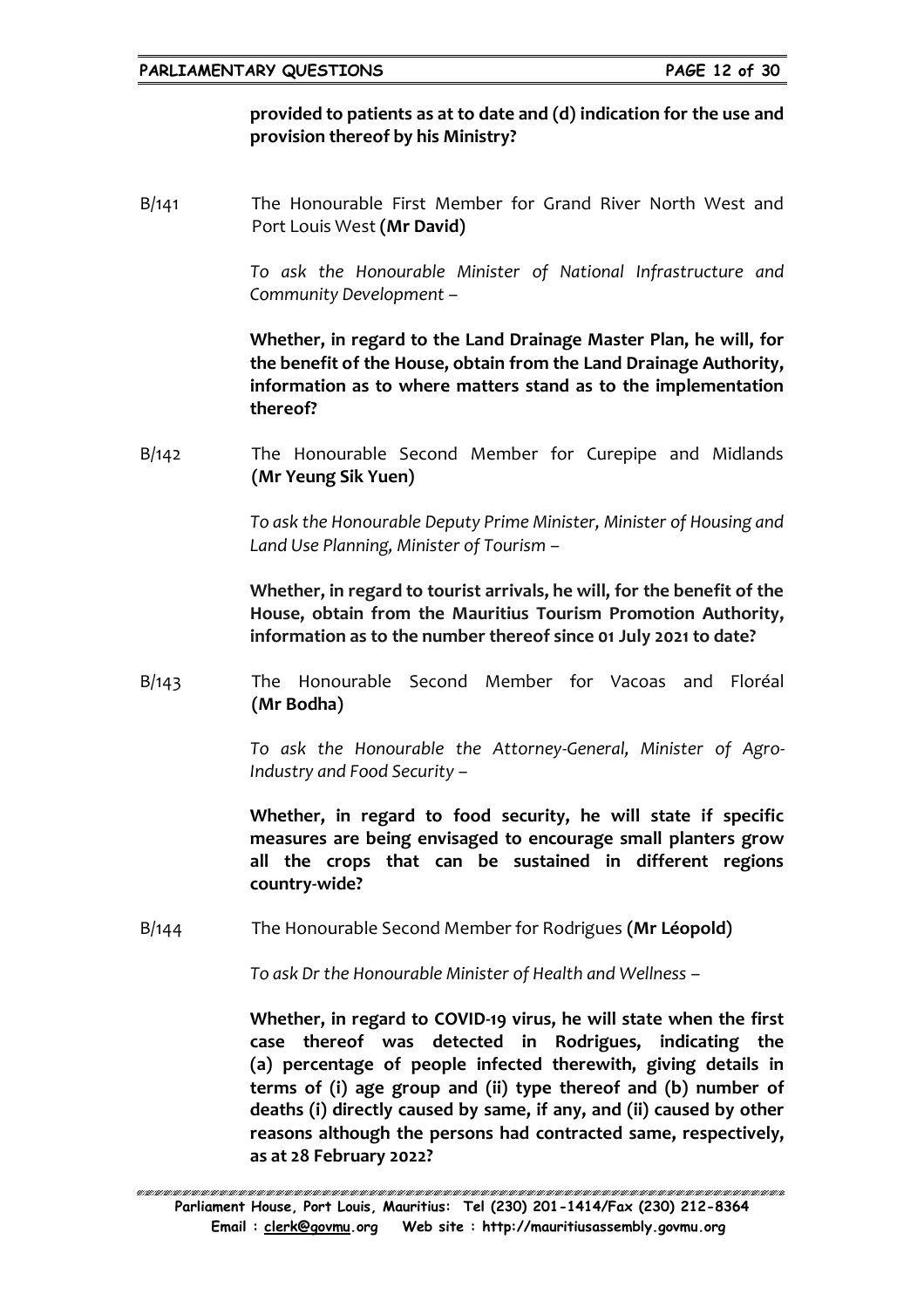B/145 The Honourable Fourth Member for Mahebourg and Plaine Magnien **(Mr Richard Duval)**

> *To ask Dr the Honourable Minister of Finance, Economic Planning and Development –*

> **Whether, in regard to the Horse Racing Division, he will, for the benefit of the House, obtain from the Gambling Regulatory Authority, information as to the composition of the Board thereof, indicating the date of appointment and terms and conditions of appointment of the Chairperson and members thereof?**

B/146 The Honourable Second Member for Beau Bassin and Petite Rivière **(Mrs Foo Kune-Bacha)**

*To ask Dr the Honourable Minister of Health and Wellness –*

**Whether, in regard to the Molnupiravir tablets, he will state the (a) indications for use thereof (b) quantity thereof purchased as at to date, indicating the total cost thereof (c) current stock thereof, indicating where they are stocked and (d) number of patients treated therewith as at to date?**

B/147 The Honourable Second Member for Beau Bassin and Petite Rivière **(Mrs Foo Kune-Bacha)**

> *To ask the Honourable the Attorney-General, Minister of Agro-Industry and Food Security –*

> **Whether, in regard to the Animal Welfare Unit, he will state the number of (a) officers posted thereat and (b) complaints of cruelty to animals received thereat since January 2019 to date, including the number thereof having been attended to and the outcome thereof?**

B/148 The Honourable Second Member for Stanley and Rose Hill **(Mr Nagalingum)**

> *To ask the Honourable Minister of National Infrastructure and Community Development –*

> **Whether, in regard to high-risk flooding, he will, for the benfit of the House, obtain from the Land Drainage Authority, information**

ERREN BREKAREN KREKEREN BREKAREN KREKEREN HERREKEREN HERREKEREN HERREKEREN HERREKEREN HERREKEREN HERREKEREN HE **Parliament House, Port Louis, Mauritius: Tel (230) 201-1414/Fax (230) 212-8364 Email : [clerk@govmu.](../Documents/ddrive/Parliamentary%20Business/Parliamentary%20Questions/2022/Parliamentary%20Questions/2020/clerk@govmu⁓翿)org Web site : http://mauritiusassembly.govmu.org**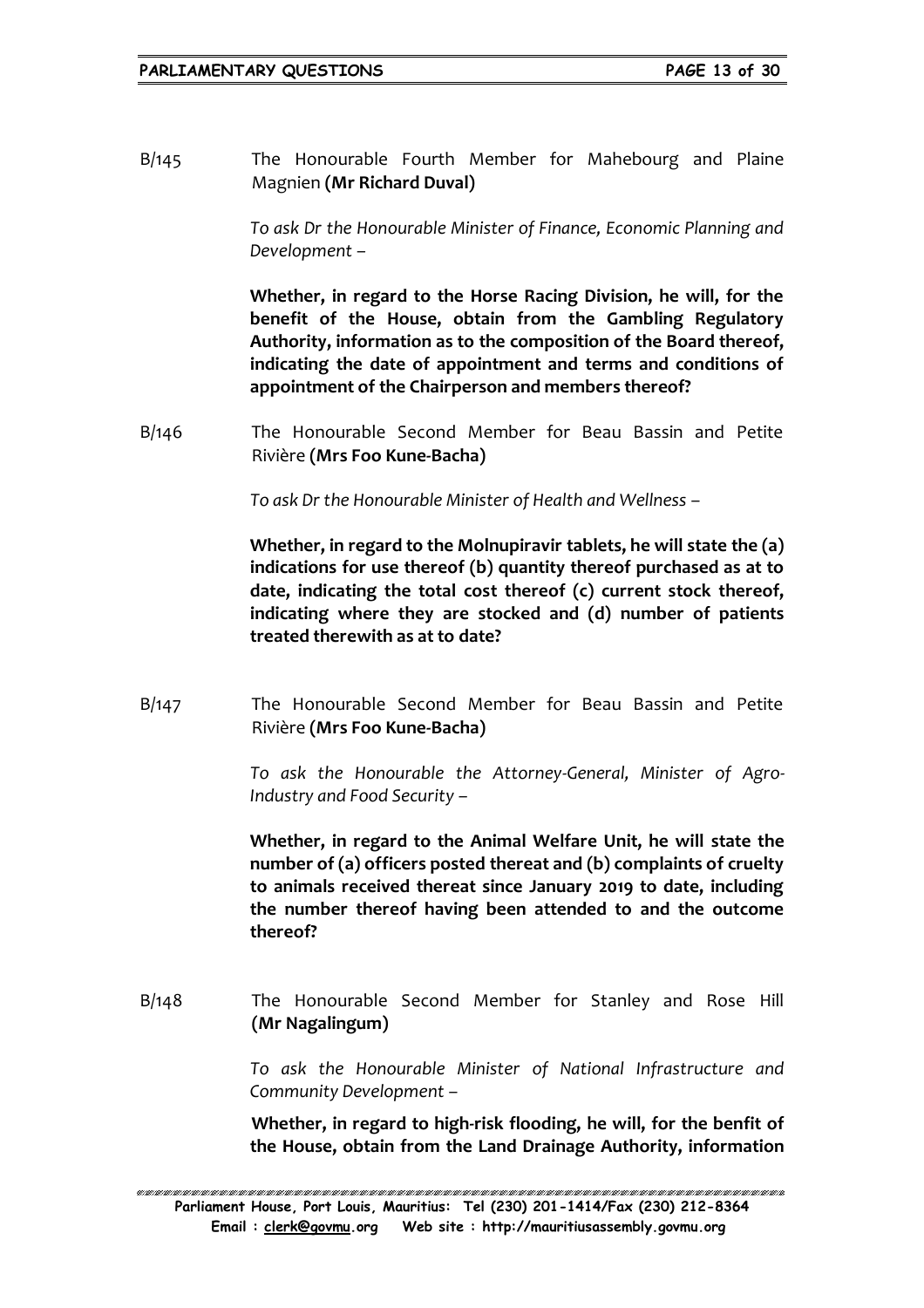**as to the number of zones island-wide having been identified as such?**

B/149 The Honourable First Member for Vacoas and Floréal **(Ms Joanna Bérenger)**

> *To ask the Honourable the Attorney-General, Minister of Agro-Industry and Food Security –*

> **Whether, in regard to stray dogs, he will, for the benefit of the House, obtain from the Mauritius of Society for Animals Welfare, information as to the (a) number thereof being sheltered thereat and (b) reported number of cases of animal abuse thereat, if any, indicating if inquiries have been initiated thereinto and the outcome thereof?**

B/150 The Honourable Third Member for Beau Bassin and Petite Rivière **(Mr Quirin)**

> *To ask the Honourable Minister of Youth Empowerment, Sports and Recreation –*

> **Whether, in regard to the Mauritius Football Association, he will state if the sanctions imposed thereon by his Ministry by virtue of letter dated 27 August 2021 are still valid and, if so, give reasons therefor and, if not, why not?**

B/151 The Honourable Second Member for Savanne and Black River **(Mrs Mayotte)**

*To ask Dr the Honourable Minister of Health and Wellness –*

**Whether, in regard to medical cannabis, he will state where matters stand as to the consideration for the use thereof in Mauritius?**

B/152 The Honourable Second Member for La Caverne and Phoenix **(Mr Assirvaden)**

*To ask the Honourable Minister of Energy and Public Utilities –*

**Whether, in regard to the Central Electricity Board (CEB), he will, for the benefit of the House, obtain therefrom, information as to the surplus accruing from the operations thereof and the reserves and accumulated surpluses for each financial year since 2015 to date, indicating (a) how same have been utilized and (b) the contributions to Consolidated Fund and investment in CEB-owned private companies yearly since financial year 2015 to date?**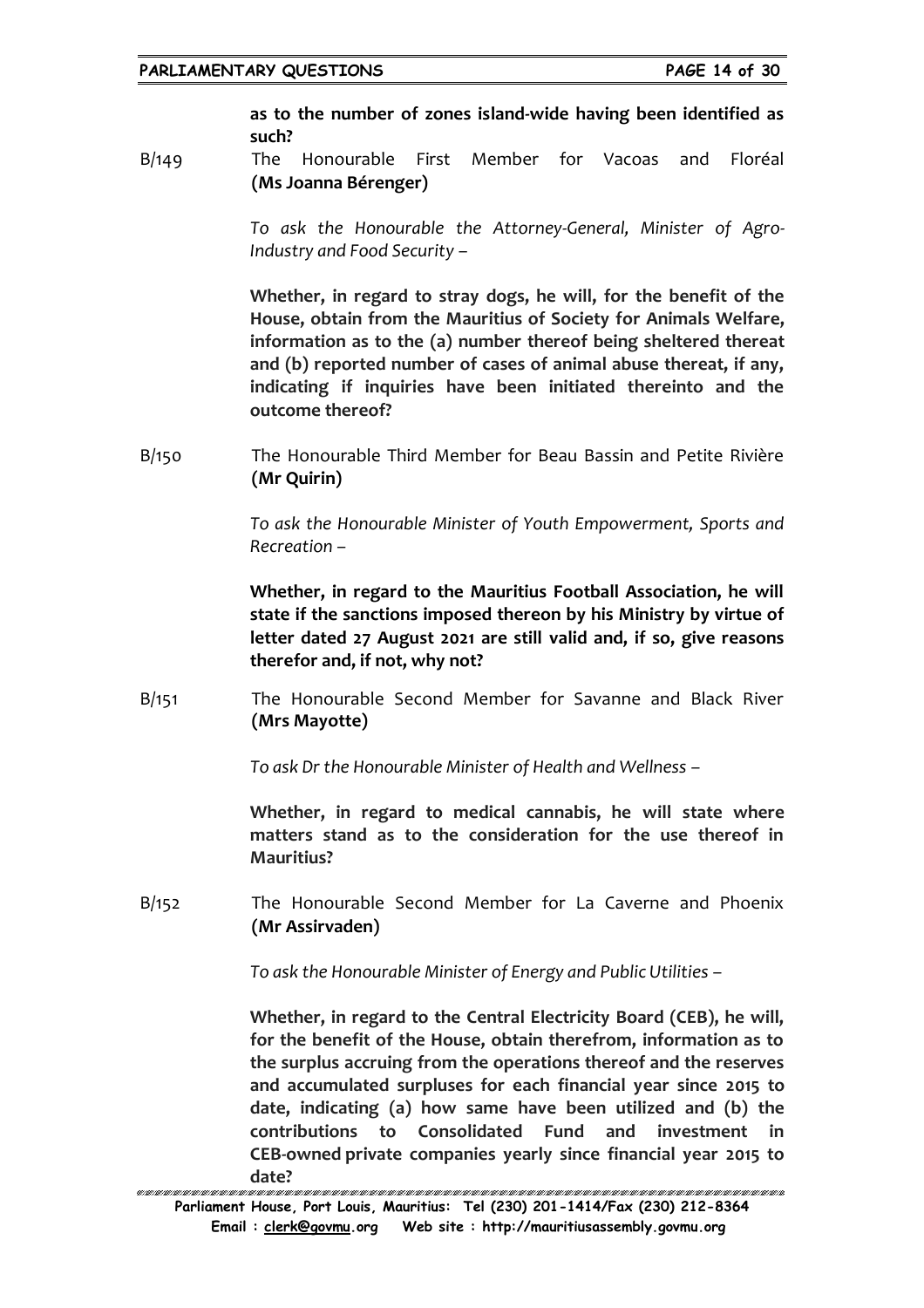B/153 The Honourable Third Member for Vieux Grand Port and Rose Belle **(Ms Ramyad)**

*To ask Dr the Honourable Minister of Health and Wellness –*

**Whether, in regard to the COVID-19 pandemic, he will state the number of vaccines purchased as at to date having reached expiry date before usage, indicating the manner in which same have been disposed of and if there is any established protocol for disposal of vaccines?**

B/154 The Honourable Fourth Member for Grand River North West and Port Louis West **(Mrs Navarre-Marie)**

> *To ask the Honourable Minister of Gender Equality and Family Welfare –*

> **Whether, in regard to the Protection from Domestic Violence Act, she will state if consideration will be given for proposed amendments to be introduced thereto to ensure better prevention from and protection of victims of domestic violence and, if so, when and, if not, why not?**

B/155 The Honourable Third Member for Grand River North West and Port Louis West **(Mr Armance)**

> *To ask the Honourable Minister of National Infrastructure and Community Development –*

> **Whether, in regard to the axe Pointe aux Sables to Port Louis and Grand Rivière to Pailles, he will, for the benefit of the House, obtain from the Road Development Authority, information as to if there is any project related to the decongestion thereof under the Road Decongestion Programme?**

B/156 The Honourable First Member for Mahebourg and Plaine Magnien **(Mr Ramful)**

> *To ask Dr the Honourable Minister of Finance, Economic Planning and Development –*

> **Whether, in regard to Foreign Direct Investments, he will state the figures for fiscal years 2019/20, 2020/21 and 2021/22 as at to date?**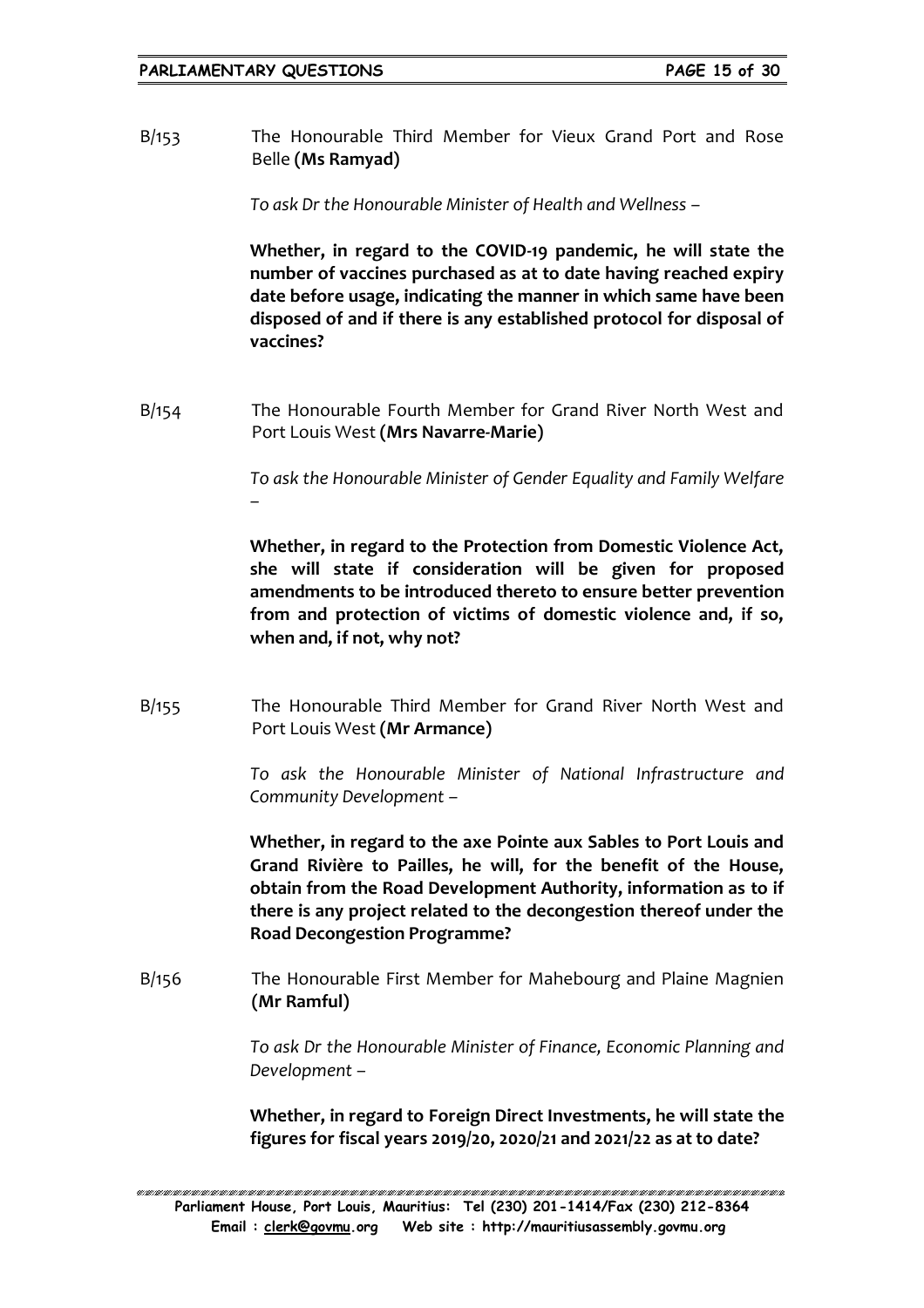B/157 The Honourable First Member for Mahebourg and Plaine Magnien **(Mr Ramful)**

> *To ask Dr the Honourable Minister of Finance, Economic Planning and Development –*

> **Whether, in regard to the estimated total revenue for fiscal year 2021/2022 as stated in the last budget, he will state if same will be reached and, if not, indicate the (a) estimated shortfall and the estimated fiscal deficit thereof and (b) total Government recurrent and capital expenditure for fiscal year 2021/2022, indicating how they were financed?**

B/158 The Honourable Third Member for Pamplemousses and Triolet **(Mr Woochit)**

*To ask the Honourable Minister of Energy and Public Utilities –*

**Whether, in regard to water supply, he will, for the benefit of the House, obtain from the Central Water Authority, information as to the adequacy of the capacity thereof to the applications for construction of new housing units at Kapmayeu Road, Mont Mascal, Cap Malheureux?** 

B/159 The Honourable Third Member for Mahebourg and Plaine Magnien **(Mr Doolub)**

*To ask Dr the Honourable Minister of Health and Wellness –*

**Whether, in regard to the renovation of the Mahebourg Hospital, he will state where matters stand?**

B/160 The Honourable Third Member for Grand River North West and Port Louis West **(Mr Armance)**

*To ask Dr the Honourable Minister of Health and Wellness –*

**Whether, in regard to the COVID-19 vaccines, he will state (a) since January 2021 to date, the number thereof (i) received as donation and (ii) purchased and (b) the related price forecasts for the purchase of vaccines up to end 2022, if available, indicating the brand of vaccine the Ministry proposes to purchase?**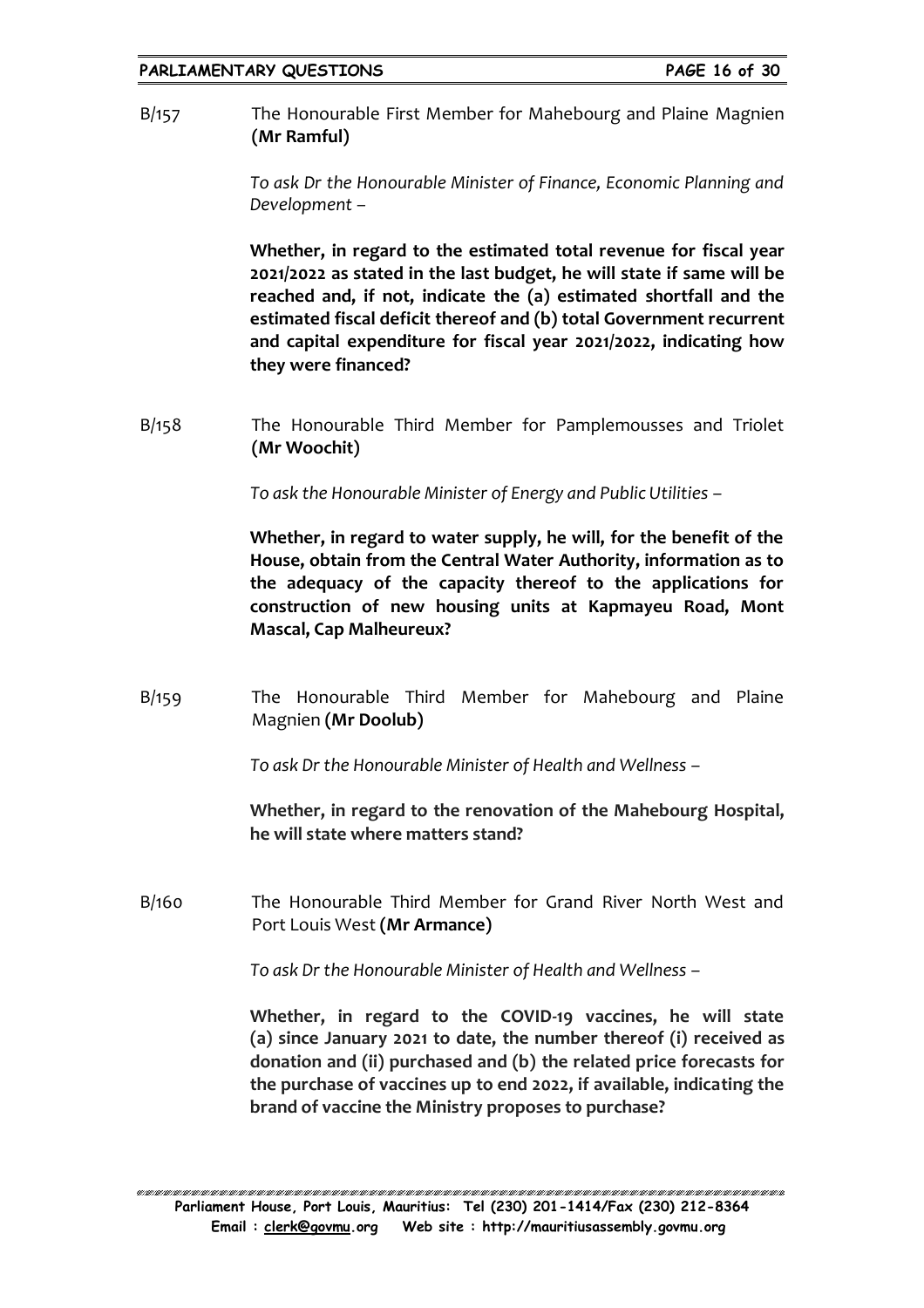B/161 The Honourable Third Member for Port Louis Maritime and Port Louis East **(Mr Ameer Meea)**

> *To ask Dr the Honourable Minister of Finance, Economic Planning and Development –*

> **Whether, in regard to Public Sector Debt, he will state the (a) current quantum thereof, indicating the quantum thereof (i) denominated in Mauritian rupees and foreign currencies, respectively (ii) as a ratio of the Gross Domestic Product and (b) measures that will be taken for the reduction thereof?**

B/162 The Honourable First Member for Grand River North West and Port Louis West **(Mr David)**

*To ask the Honourable Minister of Arts and Cultural Heritage –*

**Whether, in regard to the exemption of copyright fees payable to the Mauritius Society of Authors (MASA) as decided by Cabinet on 23 July 2021, he will, for the benefit of the House, obtain from the MASA, information as to (a) the resulting loss of earnings therefor as at to date and (b) if the exemption will be waived and, if so, when?**

B/163 The Honourable Third Member for Port Louis South and Port Louis Central **(Dr Aumeer)**

> *To ask the Honourable Minister of Labour, Human Resource Development and Training, Minister of Commerce and Consumer Protection –*

> **Whether, in regard to the goods and commodities imported directly from Ukraine and Russia and those in relation to the production of which depend on availability of primary products sourced from Ukraine and Russia, he will give the lists thereof?**

B/164 The Honourable Third Member for Beau Bassin and Petite Rivière **(Mr Quirin)**

> *To ask the Honourable Minister of Youth Empowerment, Sports and Recreation –*

> **Whether, in regard to the judo discipline, he will, for the benefit of the House, obtain from the Mauritius Judo Federation, information as to where matters stand pertaining to the request for recognition from 18 Judo clubs since 2019, indicating the actions taken by his Ministry to facilitate the affiliation process with the Mauritius Judo Federation and, if not, why not?**

ARTAN MATANAN KENDUNGKAN MELANGKAN MELANGKAN MELANGKAN MELANGKAN MELANGKAN MELANGKAN MELANGKAN MELANGKAN MELANG **Parliament House, Port Louis, Mauritius: Tel (230) 201-1414/Fax (230) 212-8364 Email : [clerk@govmu.](../Documents/ddrive/Parliamentary%20Business/Parliamentary%20Questions/2022/Parliamentary%20Questions/2020/clerk@govmu⁓翿)org Web site : http://mauritiusassembly.govmu.org**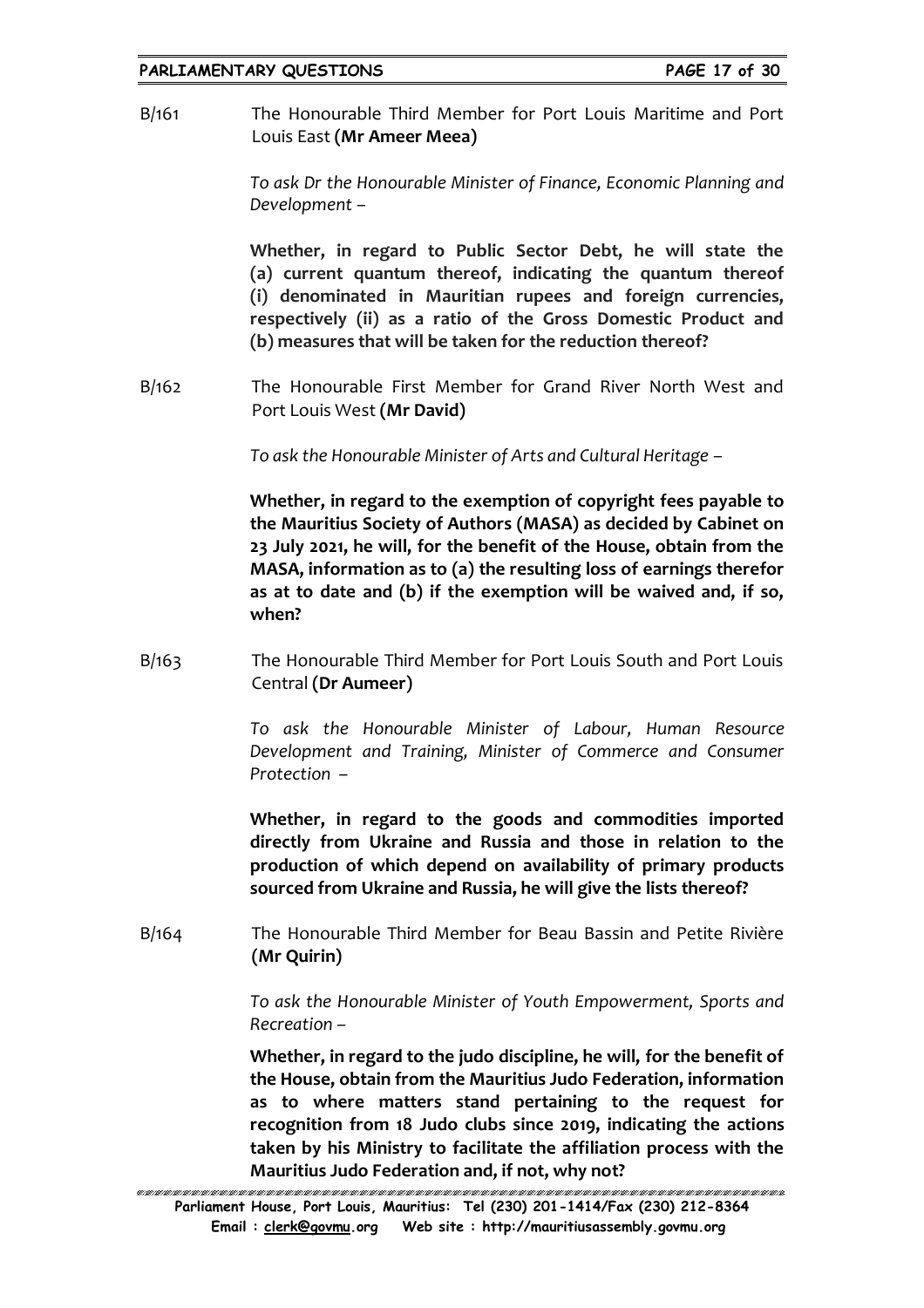#### **PARLIAMENTARY QUESTIONS PAGE 18 of 30**

B/165 The Honourable First Member for Port Louis South and Port Louis Central **(Mr Osman Mahomed)**

> *To ask the Honourable Minister of Land Transport and Light Rail, Minister of Foreign Affairs, Regional Integration and International Trade –*

> **Whether, in regard to the Metro Express, he will state if an increase in the price of the ticket thereof is being envisaged?**

B/166 The Honourable Second Member for Port Louis South and Port Louis Central **(Mr Uteem)**

> *To ask the Honourable Minister of Financial Services and Good Governance –*

> **Whether, in regard to the termination of the contract of employment of Mr K. T. as Chairman of the Financial Intelligence Unit, he will, for the benefit of the House, obtain from the said Unit, information as to the (a) reasons therefor and (b) amount of compensation (i) claimed and (ii) paid in connection therewith?**

B/167 The Honourable Second Member for Port Louis North and Montagne Longue **(Mrs Luchmun Roy)**

> *To ask the Honourable Minister of Environment, Solid Waste Management and Climate Change –*

> **Whether, in regard to the public beaches, he will state where matters stand as to the implementation of projects earmarked for the easing of access thereto of persons with disabillities?**

B/168 The Honourable Fourth Member for Grand River North West and Port Louis West **(Mrs Navarre-Marie)**

> *To ask the Honourable Minister of Blue Economy, Marine Resources, Fisheries and Shipping –*

> **Whether, in regard to the National Ocean Council, he will, for the benefit of the House, obtain information as to the (a) composition thereof and (b) number of meetings thereof held since 2019 to date, indicating the quantum of fees paid to members thereof over the said period?**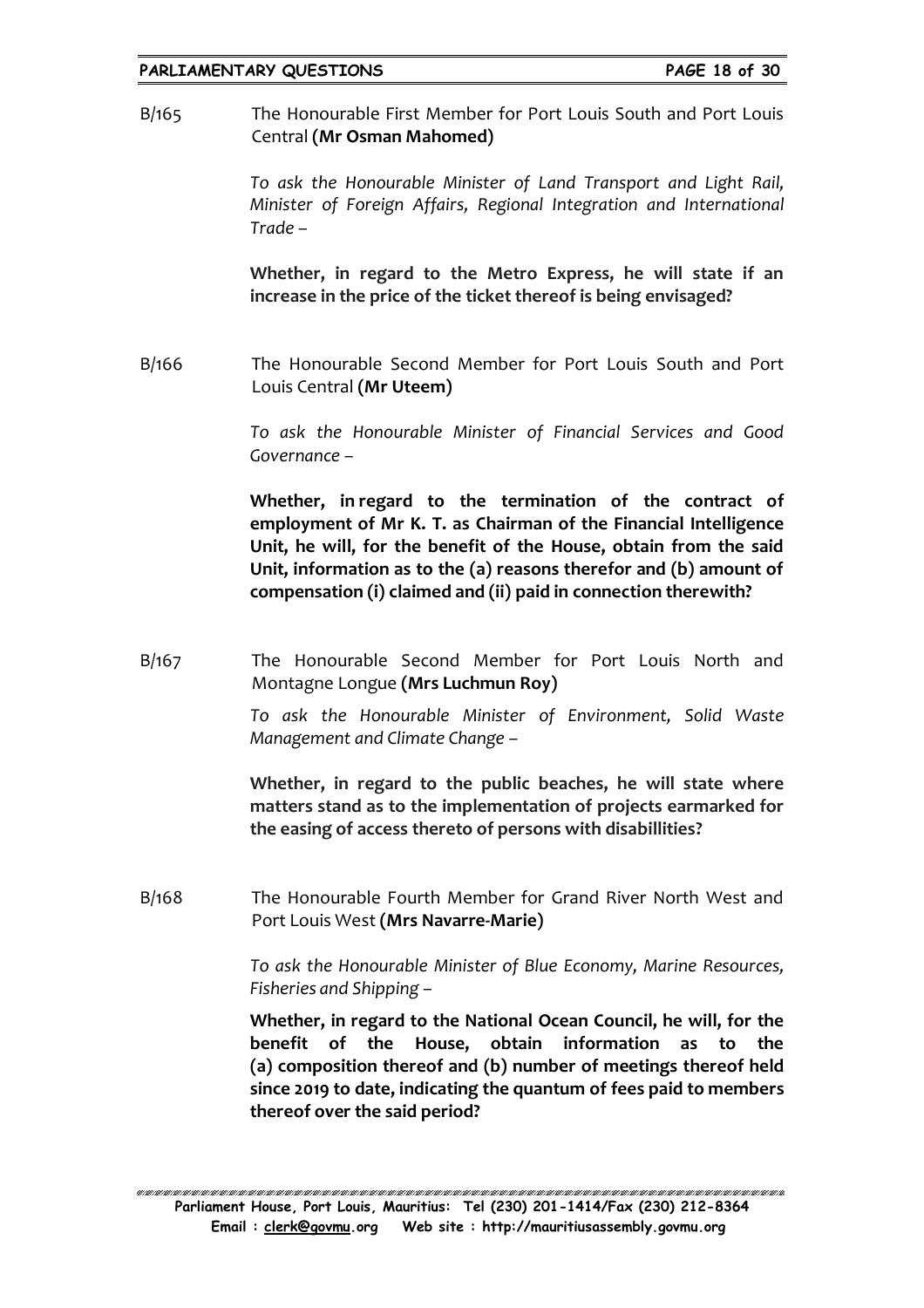#### **PARLIAMENTARY QUESTIONS PAGE 19 of 30**

B/169 The Honourable Second Member for Beau Bassin and Petite Rivière **(Mrs Foo Kune-Bacha)**

> *To ask the Honourable Minister of Gender Equality and Family Welfare –*

> **Whether, in regard to domestic violence, she will state (a) the number of reported cases thereof since 2019 to date, indicating the number thereof (i) where the victims have been women and (ii) which have been fatal and wherein there has been case history and/or protection orders and (b) if consideration will be given for further amendments to be brought to the existing legislation for enhanced prevention and protection against same?**

B/170 The Honourable Second Member for Port Louis South and Port Louis Central **(Mr Uteem)**

> *To ask the Honourable Minister of Industrial Development, SMEs and Cooperatives –*

> **Whether, in regard to the 10 years Master Plan for the small and medium enterprise sector, he will, for the benefit of the House, obtain from SME Mauritius Ltd., information as to the quantum of funds budgeted for each financial year since 2017/2018 to 2021/2022 in relation to each scheme implemented thereunder, indicating the quantum thereof disbursed and number of small and medium enterprises having benefitted thereunder?**

B/171 The Honourable Fourth Member for Vacoas and Floréal **(Ms Anquetil)**

> *To ask the Honourable Minister of Gender Equality and Family Welfare –*

> **Whether, in regard to the International Women Entrepreneurs Show held in Dubai in October 2021, she will state the (a) composition of the delegation of her Ministry which attended same and (b) outcome of the mission?**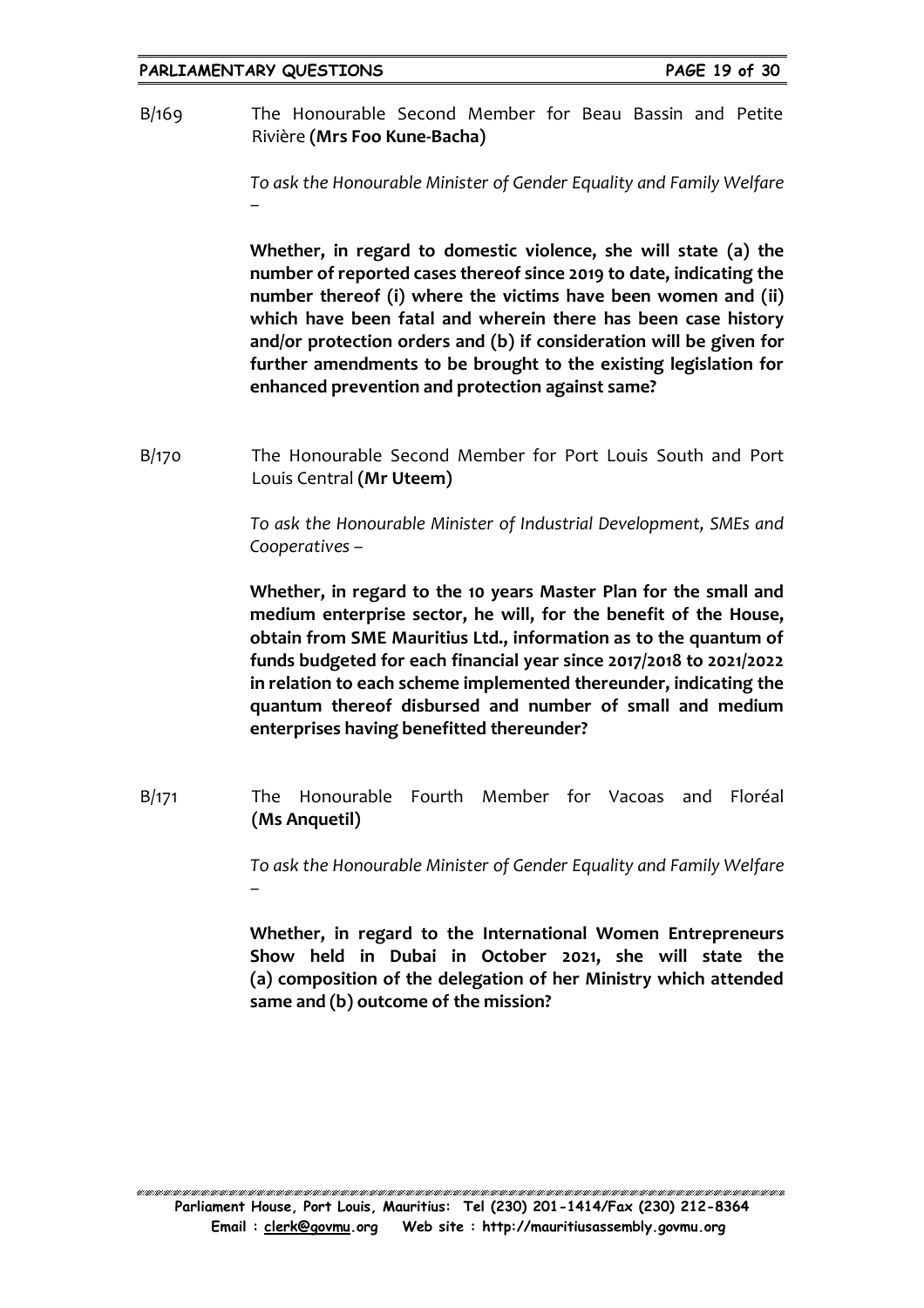B/172 The Honourable Second Member for Port Louis South and Port Louis Central **(Mr Uteem)**

> *To ask Dr the Honourable Minister of Finance, Economic Planning and Development –*

> **Whether, in regard to the Dubai Expo 2020, he will, for the benefit of the House, obtain from the Economic Development Board, information as to the aggregate quantum of funds spent to date in relation thereto?**

B/173 The Honourable First Member for Vacoas and Floréal **(Ms Joanna Bérenger)**

> *To ask the Honourable the Attorney-General, Minister of Agro-Industry and Food Security –*

> **Whether, in regard to banned hazardous pesticides, he will state, since 2018 to date, the number of controls effected in relation to the use thereof, indicating the (a) number of contraventions booked (b) quantity thereof seized and (c) estimated quantity thereof that illegally entered the local market?**

B/174 The Honourable Third Member for Pamplemousses and Triolet **(Mr Woochit)**

> *To ask the Honourable Minister of Land Transport and Light Rail, Minister of Foreign Affairs, Regional Integration and International Trade –*

> **Whether, in regard to the bus route to and from Baie du Tombeau and Port Louis, he will state if his Ministry or the National Land Transport Authority is in presence of complaints regarding delays in transporting passengers by buses operated by individual bus owners and requests to increase the number of buses along same and, if so, indicate the outcome thereof?**

B/175 The Honourable First Member for Grand River North West and Port Louis West **(Mr David)**

> *To ask the Honourable Minister of National Infrastructure and Community Development –*

> **Whether, in regard to the Rs 343 million provided to address the issue of high-risk flood prone areas in Pailles, Plaine Lauzun, Cité Richelieu, Pointe aux Sables and La Tour Koenig, in line with paragraph 40(a) of the Budget Speech 2021-2022, he will state the quantum thereof disbursed as at to-date, indicating the works progress achieved in relation to each project implemented thereunder?**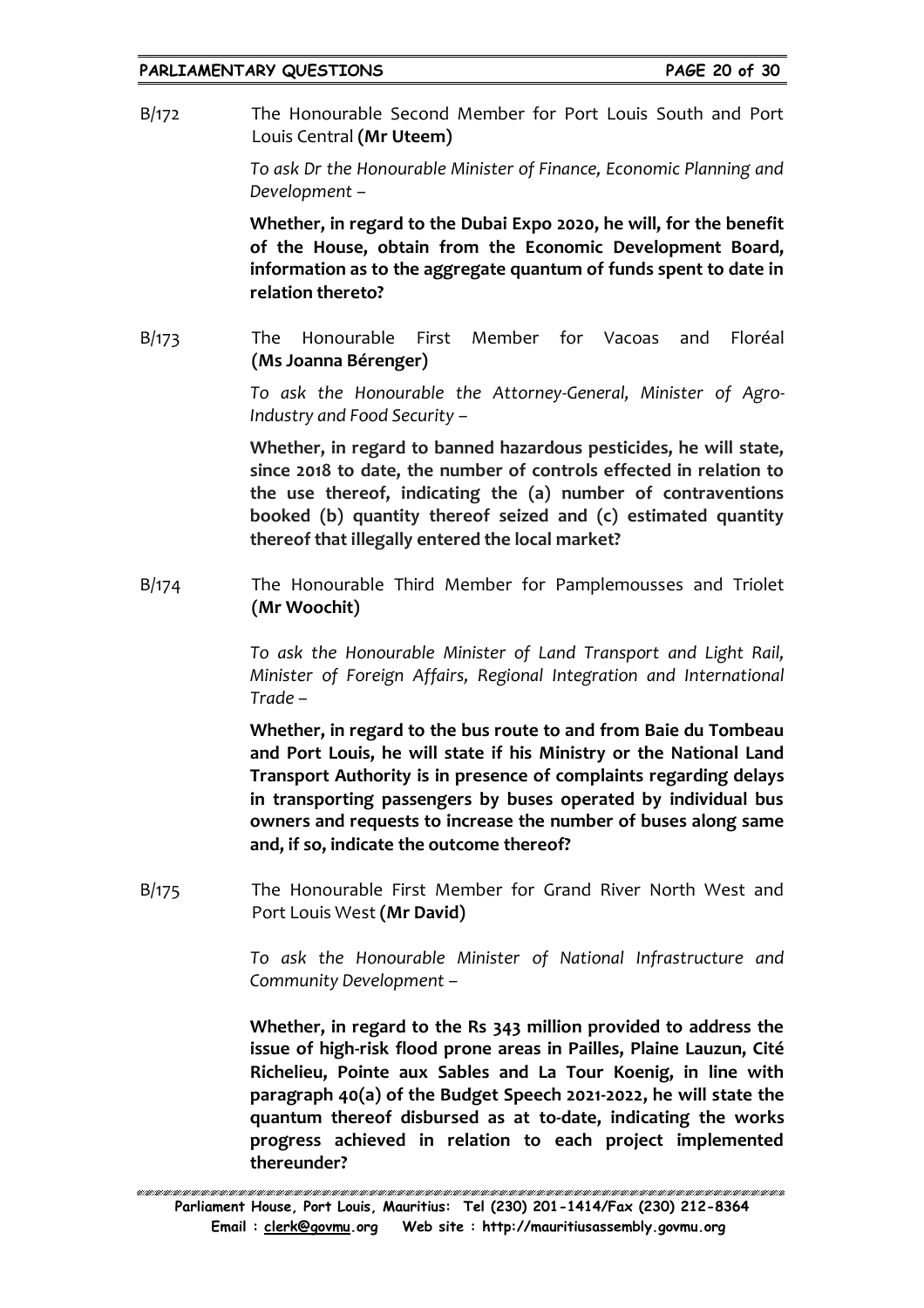B/176 The Honourable Second Member for Curepipe and Midlands **(Mr Yeung Sik Yuen)**

> *To ask the Honourable Minister of Labour, Human Resource Development and Training, Minister of Commerce and Consumer Protection–*

> **Whether, in regard to the basic food products that are subject to price controls, he will state if his Ministry is monitoring the available stocks thereof to avoid shortages on the local market?**

B/177 The Honourable Second Member for Port Louis Maritime and Port Louis East (**Mr Abbas Mamode)**

> *To ask the Honourable Minister of Blue Economy, Marine Resources, Fisheries and Shipping –*

> **Whether, in regard to the fisher community, he will state (a) where matters stand as to the allocation of 500 fishermen cards, as announced in the Budget Speech 2021/2022 and (b) the number of fishermen having benefitted from the retirement scheme as at to date?**

B/178 The Honourable First Member for Belle Rose and Quatre Bornes **(Dr Boolell)**

> *To ask Dr the Honourable Minister of Finance, Economic Planning and Development –*

> **Whether, in regard to the post of Deputy Director of the Economic Development Board (EDB), he will, for the benefit of the House, obtain from the EDB, information as to if same will be advertised and, if so, when?**

B/179 The Honourable Fourth Member for Port Louis Maritime and Port Louis East **(Mr Juman)**

> *To ask Dr the Honourable Minister of Finance, Economic Planning and Development –*

> **Whether, in regard to the Dubai Expo 2020, he will, for the benefit of the House, obtain information as to the composition of the ministerial delegations having attended same, indicating in each case the outcome thereof, if any?**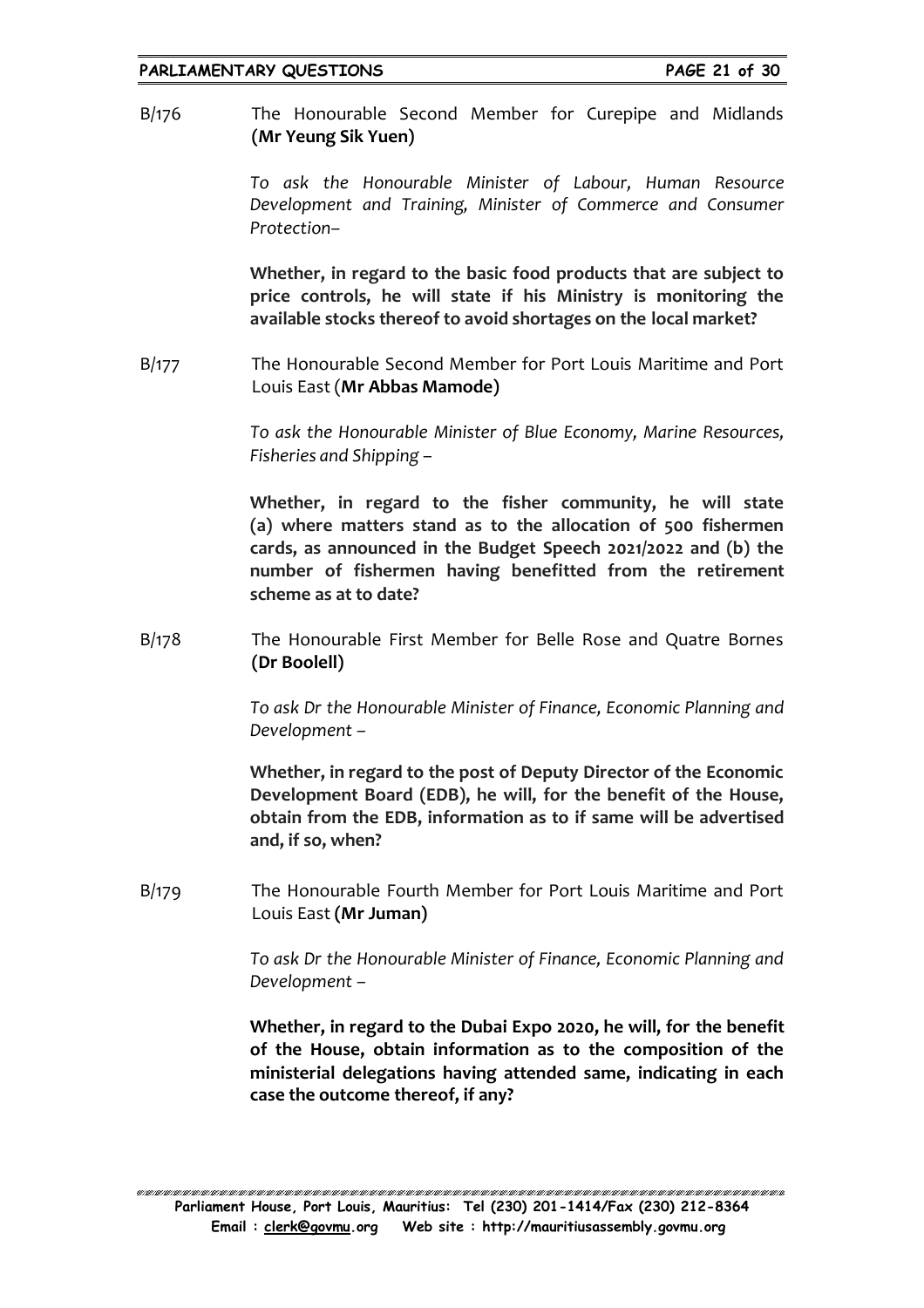#### **PARLIAMENTARY QUESTIONS PAGE 22 of 30**

B/180 The Honourable Third Member for Port Louis North and Montagne Longue **(Ms Tour)**

> *To ask the Honourable Minister of Youth Empowerment, Sports and Recreation –*

> **Whether, in regard to the proposed hosting of the 2022 Athletics Championships, he will state where matters stand?**

B/181 The Honourable Second Member for Stanley and Rose Hill **(Mr Nagalingum)**

> *To ask Dr the Honourable Vice-Prime Minister, Minister of Local Government and Disaster Risk Management –*

> **Whether, in regard to the existing drains and absorption pits, he will, for the benefit of the House, obtain from the local authorites, information as to if they are fully equipped with dedicated professional teams for the cleaning and maintenance thereof?**

B/182 The Honourable Third Member for Beau Bassin and Petite Rivière **(Mr Quirin)**

> *To ask the Honourable Minister of Social Integration, Social Security and National Solidarity –*

> **Whether, in regard to the recent cyclones Batsirai and Emnati, she will state the outcome of the social inquiry carried out by her Ministry pertaining to the presence of refugees in the Refugee Centers and table copy of the report thereof, indicating the actions taken in relation thereto as at to date?**

B/183 The Honourable Third Member for Port Louis Maritime and Port Louis East **(Mr Ameer Meea)**

> *To ask Dr the Honourable Minister of Finance, Economic Planning and Development –*

> **Whether, in regard to the** *Contribution Sociale Generalisée***, he will, for the benefit of the House, obtain from the Mauritius Revenue Authority, information as to the quantum thereof collected since 23 July 2021 to date?**

B/184 The Honourable Fourth Member for Vacoas and Floréal **(Ms Anquetil)**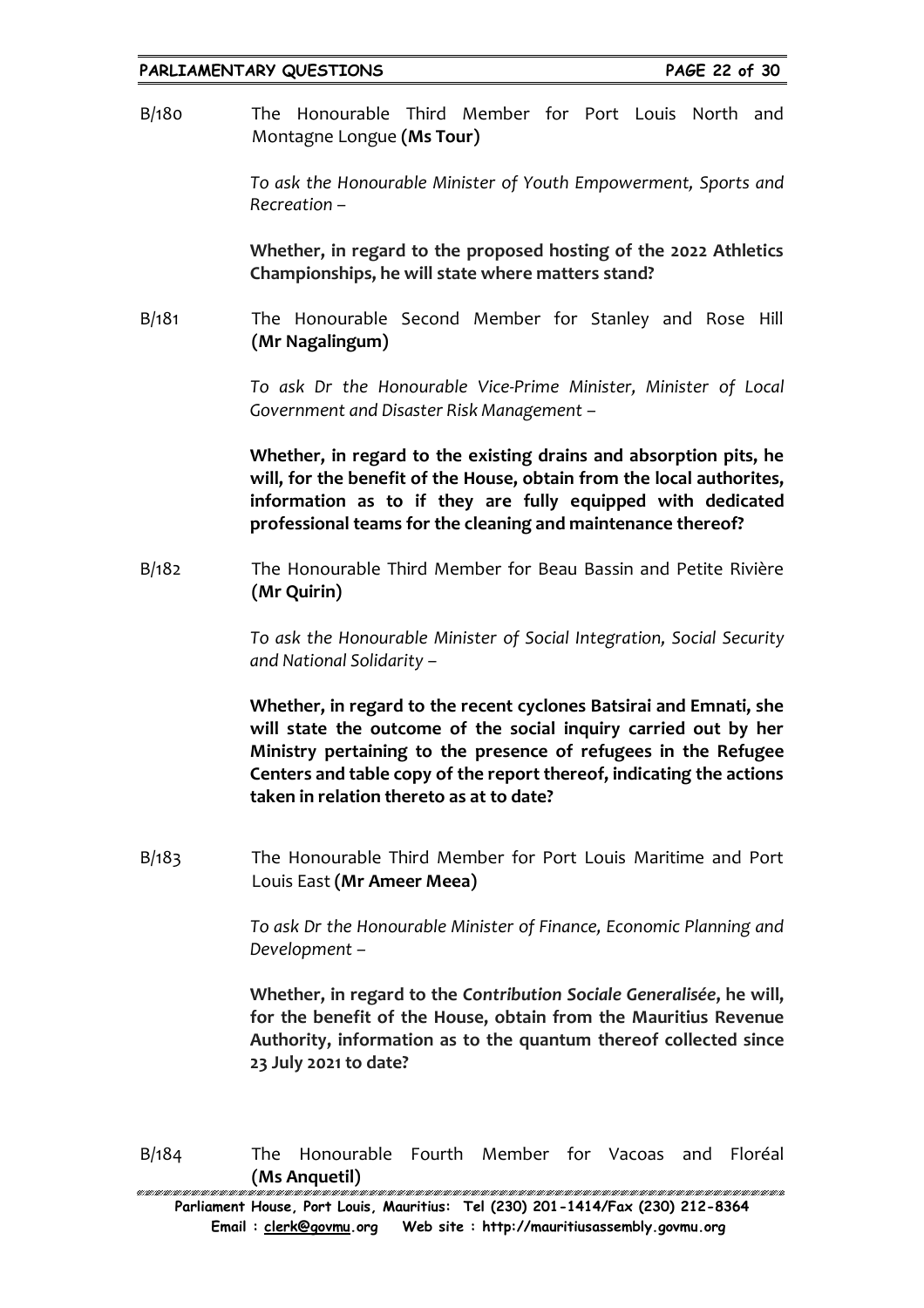*To ask the Honourable Minister of Gender Equality and Family Welfare –*

**Whether, in regard to the AFED Shelter located in Rose Hill, she will state the findings and sanctions taken by her Ministry in recent cases of alleged ill-treatment on minors thereat?**

B/185 The Honourable Third Member for Mahebourg and Plaine Magnien **(Mr Doolub)**

> *To ask the Honourable Minister of National Infrastructure and Community Development –*

> **Whether, in regard to the implementation of Phase 1 of the Flood Mitigation Project in Mare Tabac, he will state the (a) reasons for the delay for the completion thereof over the period April to December 2021 and (b) cost thereof?**

B/186 The Honourable Second Member for La Caverne and Phoenix **(Mr Assirvaden)**

*To ask the Honourable Minister of Energy and Public Utilities –*

**Whether, in regard to water supply on a 24/7 basis, he will (a) for the benefit of the House, obtain from the Central Water Authority, information as to (i) on a yearly basis, since 2015 to date, the quantum of funds collected from the levy imposed on petroleum products therefor and (ii) the percentage of households not presently receiving same and (b) state if consideration is being given for the privatization of the Central Water Authority and to have a strategic partner therefor and, if so, why?**

B/187 The Honourable First Member for Belle Rose and Quatre Bornes **(Dr Boolell)**

*To ask Dr the Honourable Minister of Health and Wellness –*

**Whether, in regard to the Omicron variant of the COVID-19 pandemic, he will state if a rapid spread thereof has recently been noted and, if so, indicate the measures that are being taken to control same?**

B/188 The Honourable Second Member for Stanley and Rose Hill **(Mr Nagalingum)**

ERREN BREKER KREAREN ER KREAREN ER KREAREN ER KREAREN ER KREAREN ER KREAREN ER KREAREN ER KREAREN ER KREAREN E **Parliament House, Port Louis, Mauritius: Tel (230) 201-1414/Fax (230) 212-8364 Email : [clerk@govmu.](../Documents/ddrive/Parliamentary%20Business/Parliamentary%20Questions/2022/Parliamentary%20Questions/2020/clerk@govmu⁓翿)org Web site : http://mauritiusassembly.govmu.org**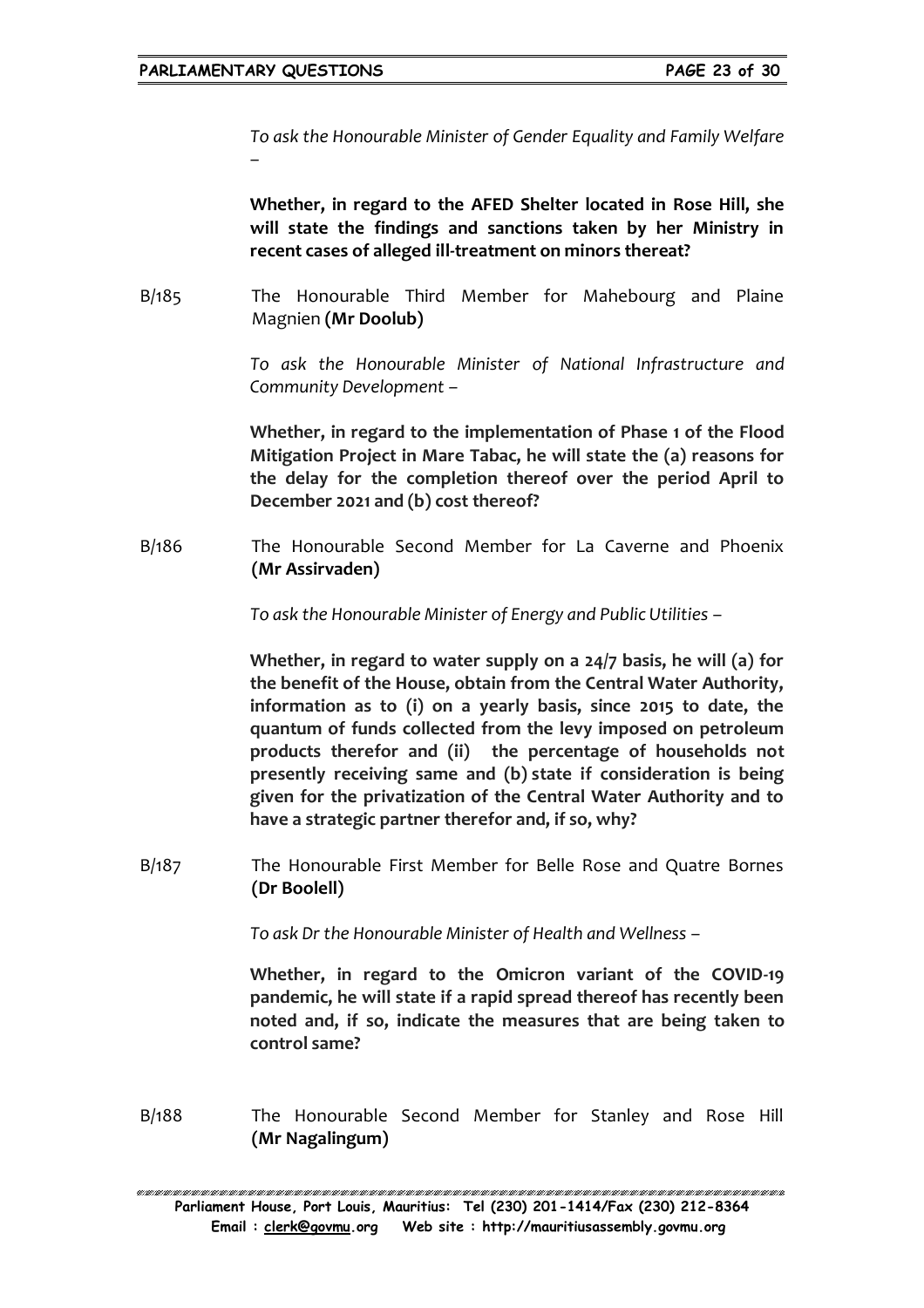*To ask Dr the Honourable Minister of Health and Wellness –*

**Whether, in regard to the pharmacies, he will, for the benefit of the House, obtain information as to the where matters stand as to the proposition for or the decision taken for the pharmacists working thereat to claim fees of up to Rs 100 as counselling fees when dispensing medicines?**

B/189 The Honourable Third Member for Flacq and Bon Accueil **(Mr Nuckcheddy)**

*To ask Dr the Honourable Minister of Health and Wellness –*

**Whether, in regard to the construction of the New Teaching Hospital in Flacq, he will state the scope of works thereof, indicating the (a) estimated cost thereof (b) name of the bidders (c) start and completion dates thereof and (d) work progress thereof?**

B/190 The Honourable Second Member for Rodrigues **(Mr Léopold)**

*To ask the Honourable Minister of Blue Economy, Marine Resources, Fisheries and Shipping –*

**Whether, in regard to the proposed purchase of a new cargo vessel to be used for the interconnection of islands of the Republic of Mauritius, he will state where matters stand?**

B/191 The Honourable Third Member for Port Louis South and Port Louis Central **(Dr Aumeer)**

*To ask Dr the Honourable Minister of Health and Wellness –*

**Whether, in regard to the COVID-19 pandemic, he will state (a) the number of positive Delta variant and Omnicron variant cases recorded in public and private medical institutions on a monthly basis since 01 October 2021 to date, indicating the number of the said patients having passed away after having contracted same and (b) if sequential studies are being carried out on every positive case admitted in public or private hospital with a view to identifying current or emerging new subtypes?**

B/192 The Honourable First Member for La Caverne and Phoenix **(Mr Lobine)**

EN NATIONAL NATIONAL NA MANAGEMENTE NA MANAGEMENTE NA MANAGEMENTE NA MANAGEMENTE NA MANAGEMENTE NA MANAGEMENTE **Parliament House, Port Louis, Mauritius: Tel (230) 201-1414/Fax (230) 212-8364 Email : [clerk@govmu.](../Documents/ddrive/Parliamentary%20Business/Parliamentary%20Questions/2022/Parliamentary%20Questions/2020/clerk@govmu⁓翿)org Web site : http://mauritiusassembly.govmu.org**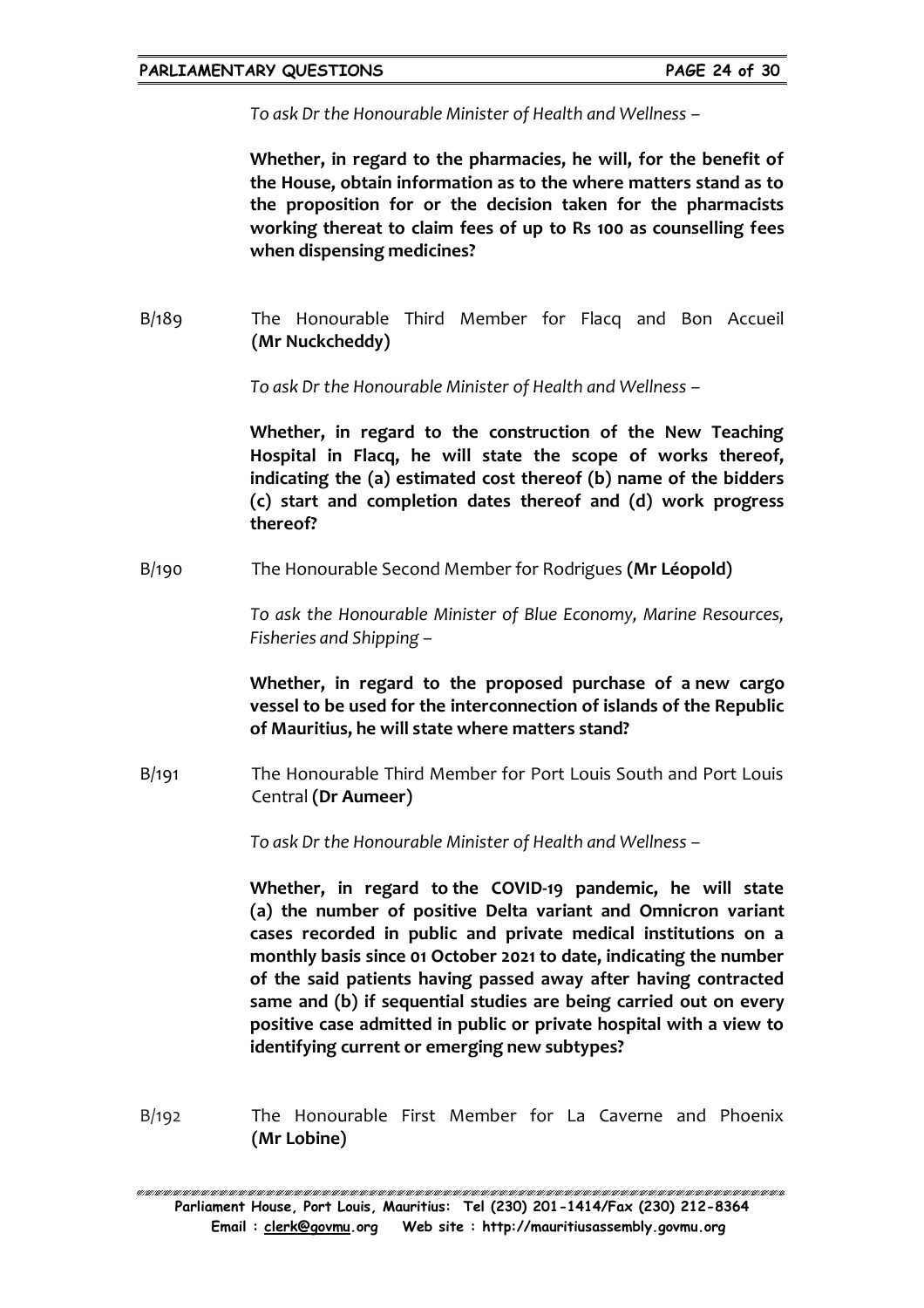*To ask Dr the Honourable Minister of Finance, Economic Planning and Development –*

**Whether, in regard to the rise in the cost of living and decreasing purchasing power in Mauritius, he will state the immediate measures being taken to address same?**

B/193 The Honourable Second Member for Grand' Baie and Poudre d'Or **(Dr Gungapersad)**

*To ask the Honourable Minister of Energy and Public Utilities –*

**Whether, in regard to the water pipes, he will, for the benefit of the House, obtain from the Central Water Authority, information as to if those made of Asbestos Cement still exist in different regions of Constituency No. 6, Grand' Baie and Poudre d'Or and, if so, indicate the locations and extent thereof?**

B/194 The Honourable Second Member for Savanne and Black River **(Mrs Mayotte)**

> *To ask the Honourable Minister of Gender Equality and Family Welfare –*

> **Whether, in regard to children in foster care, she will state the number thereof over the past five years?**

B/195 The Honourable First Member for Grand River North West and Port Louis West **(Mr David)**

> *To ask Dr the Honourable Vice-Prime Minister, Minister of Local Government and Disaster Risk Management –*

> **Whether, in regard to the forthcoming Budget 2022-2023, he will state if his Ministry will consider requesting for funds for the procurement of aerial drones with thermal imaging camera to be used by the Special Operations Division of the Mauritius Fire and Rescue Service?**

B/196 The Honourable First Member for La Caverne and Phoenix **(Mr Lobine)**

<u>ALAN MALAN MAHALAN MALAN MALAN MALAN MALAN MALAN MALAN MALAN MALAN MALAN MALAN MALAN MALAN MALAN MALAN MALAN M</u> **Parliament House, Port Louis, Mauritius: Tel (230) 201-1414/Fax (230) 212-8364 Email : [clerk@govmu.](../Documents/ddrive/Parliamentary%20Business/Parliamentary%20Questions/2022/Parliamentary%20Questions/2020/clerk@govmu⁓翿)org Web site : http://mauritiusassembly.govmu.org**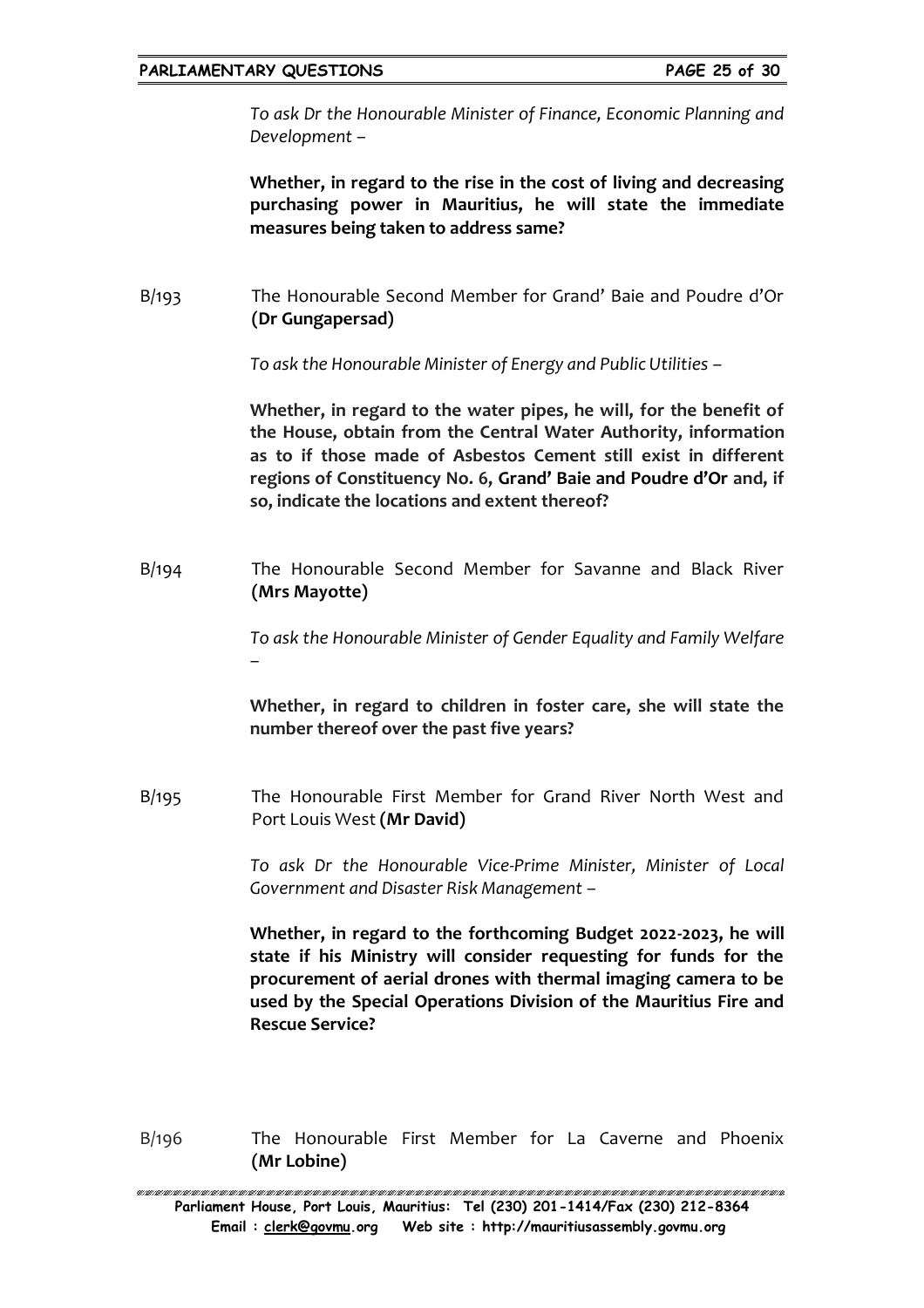*To ask the Honourable Vice-Prime Minister, Minister of Education, Tertiary Education, Science and Technology –*

**Whether, in regard to the** *Ecole Hoteliere Sir Gaetan Duval*, **she will, for the benefit of the House obtain from the Mauritius Institute of Training and Development, information as to if there is any ongoing action plan to revisit the courses and services provided thereat?**

B/197 The Honourable Second Member for Vacoas and Floréal **(Mr Bodha)**

> *To ask the Honourable Minister of Land Transport and Light Rail, Minister of Foreign Affairs, Regional Integration and International Trade –*

> **Whether, in regard to the implementation of the Metro Express Project between Curepipe and Quatre Bornes through Vacoas, he will state if consideration will be given for the provision of shuttles, feeder transport and pedestrian crossings to ease out pedestrian access and vehicular traffic on both sides of the tracks?**

B/198 The Honourable Second Member for Grand' Baie and Poudre d'Or **(Dr Gungapersad)**

> *To ask the Honourable Vice-Prime Minister, Minister of Education, Tertiary Education, Science and Technology –*

> **Whether, in regard to online teaching carried out by educators since April to June 2020, she will state the terms and conditions thereof (a) indicating the (i) number of educators involved and (ii) grades of students having participated therein and (b) table copy of the official survey/report prepared regarding the implementation and outcome thereof and, if not, why not?**

B/199 The Honourable Third Member for Port Louis South and Port Louis Central **(Dr Aumeer)**

*To ask the Honourable Minister of Energy and Public Utilities –*

**Whether, in regard to the project for the pumping of water from New Plaine Lauzun to Upper Monneron at the estimated cost of 150 million, he will state the (a) name of the contractor/s therefor, indicating if a maintenance contract to ensure 24/7 service is part of the services provided (b) scope of works and (c) expected completion date thereof?**

B/200 The Honourable First Member for Port Louis South and Port Louis Central **(Mr Osman Mahomed)**

**Parliament House, Port Louis, Mauritius: Tel (230) 201-1414/Fax (230) 212-8364 Email : [clerk@govmu.](../Documents/ddrive/Parliamentary%20Business/Parliamentary%20Questions/2022/Parliamentary%20Questions/2020/clerk@govmu⁓翿)org Web site : http://mauritiusassembly.govmu.org**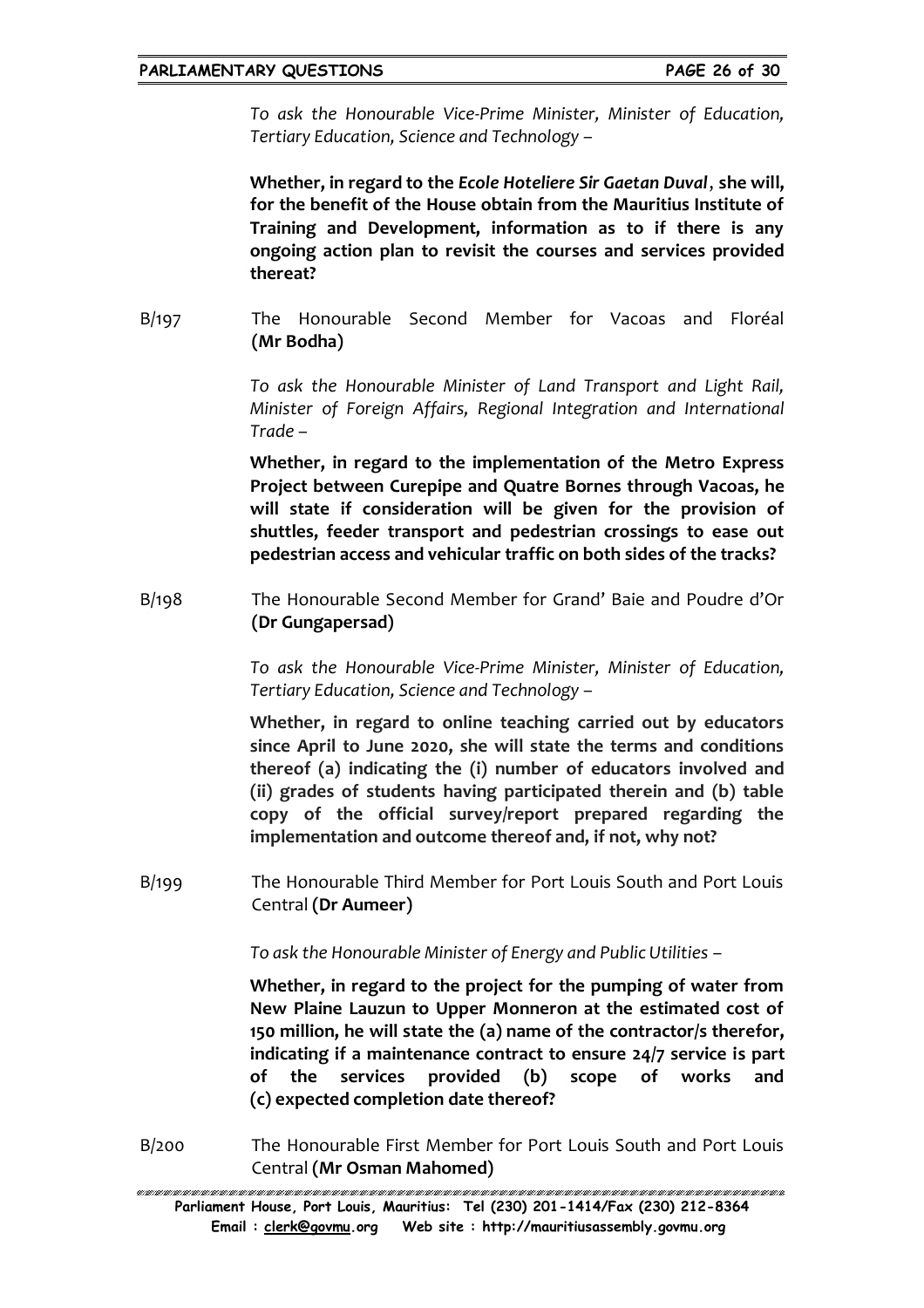*To ask the Honourable the Attorney-General, Minister of Agro-Industry and Food Security –*

**Whether, in regard to the building housing the New Supreme Court of Mauritius, he will, for the benefit of the House, obtain from the Master and Registrar, information as to if it has been the subject of water ingress and leakages during the recent downpours and, if so, give details as to the (a) extent and causes thereof and (b) cost of repairs, if any, and party bearing the said costs?**

B/201 The Honourable Fourth Member for Grand River North West and Port Louis West **(Mrs Navarre-Marie)**

> *To ask the Honourable Vice-Prime Minister, Minister of Education, Tertiary Education, Science and Technology –*

> **Whether, in regard to the education system, she will state if consideration will be given for the carrying out of a survey to assess the number of children at primary and secondary levels having dropped out therefrom since the outbreak of the COVID-19 pandemic?**

B/202 The Honourable Second Member for Savanne and Black River **(Mrs Mayotte)**

> *To ask the Honourable Minister of Labour, Human Resource Development and Training, Minister of Commerce and Consumer Protection –*

> **Whether, in regard to the employment of foreign workers, he will state the number thereof recorded compared to the local workforce over the period 2020-2022?**

B/203 The Honourable First Member for Vacoas and Floréal **(Ms Joanna Bérenger)**

> *To ask the Honourable Minister of National Infrastructure and Community Development –*

> **Whether, in regard to the Rs 461 million provided to address the issue of high-risk flood prone areas in Glen Park, Henrietta, La Marie, Malakoff, in line with paragraph 40(p) of the Budget Speech 2021-2022, he will state the quantum thereof disbursed as at to-date?**

EN NATIONAL NATIONAL NA MANAGEMENTE NA MANAGEMENTE NA MANAGEMENTE NA MANAGEMENTE NA MANAGEMENTE NA MANAGEMENTE **Parliament House, Port Louis, Mauritius: Tel (230) 201-1414/Fax (230) 212-8364 Email : [clerk@govmu.](../Documents/ddrive/Parliamentary%20Business/Parliamentary%20Questions/2022/Parliamentary%20Questions/2020/clerk@govmu⁓翿)org Web site : http://mauritiusassembly.govmu.org**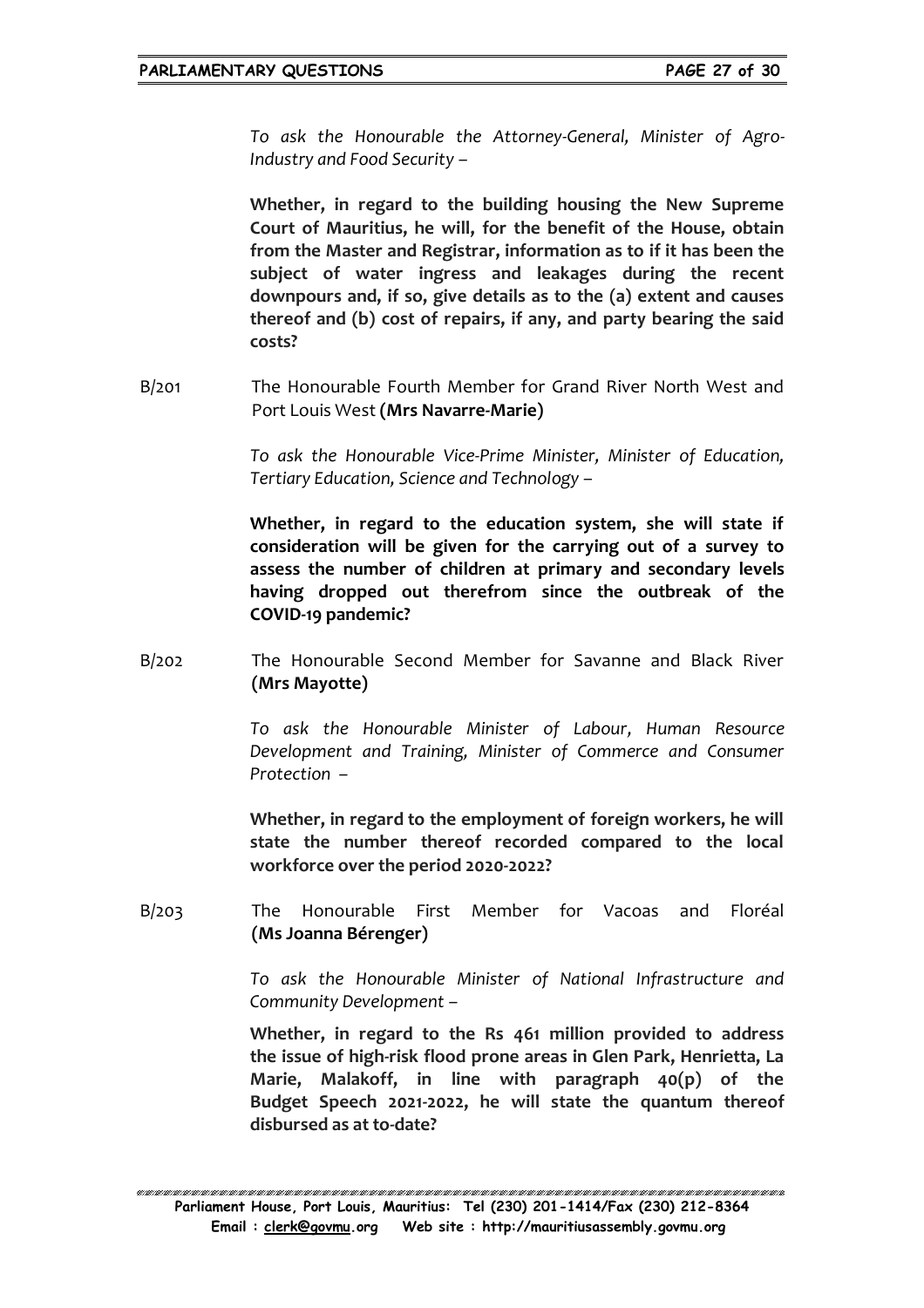B/204 The Honourable Second Member for Grand' Baie and Poudre d'Or **(Dr Gungapersad)**

> *To ask the Honourable the Attorney-General, Minister of Agro-Industry and Food Security –*

> **Whether, in regard to the Court of Investigation set up to probe into the casualty at sea of the Sir Gaëtan tug, on 31 August 2020, he will, for the benefit of the House, obtain from the Master and Registrar, information as to where matters stand as to the investigation initiated?**

B/205 The Honourable Third Member for Mahebourg and Plaine Magnien **(Mr Doolub)**

> *To ask the Honourable Minister of Labour, Human Resource Development and Training, Minister of Commerce and Consumer Protection –*

> **Whether, in regard to the consumer goods in respect of which, Government provided a subsidy of Rs 500 million, he will state if consideration will be given for the said products to be further subsidised after June 2022?**

B/206 The Honourable Third Member for Port Louis Maritime and Port Louis East **(Mr Ameer Meea)**

> *To ask Dr the Honourable Minister of Finance, Economic Planning and Development –*

> **Whether, in regard to the Home Ownership Refund Scheme announced in the Budget Speech 2021-2022, he will state the number of applications received thereunder, indicating the quantum of funds disbursed therefor as at to date?**

B/207 The Honourable Second Member for Beau Bassin and Petite Rivière **(Mrs Foo Kune-Bacha)**

> *To ask the Honourable Deputy Prime Minister, Minister of Housing and Land Use Planning, Minister of Tourism –*

**Whether, in regard to the tourist accommodations, he will, for the benefit of the House, obtain from the Mauritius Tourism Authority, information as to the number of certificate holders thereof, categorized as hotels, guest houses and other residences, indicating in each case the respective (a) room capacity and total bed capacity thereof, including the maximum number of tourists that can be accommodated thereat and (b) room occupancy and bed occupancy rates of hotels since the reopening of the borders this year to date?**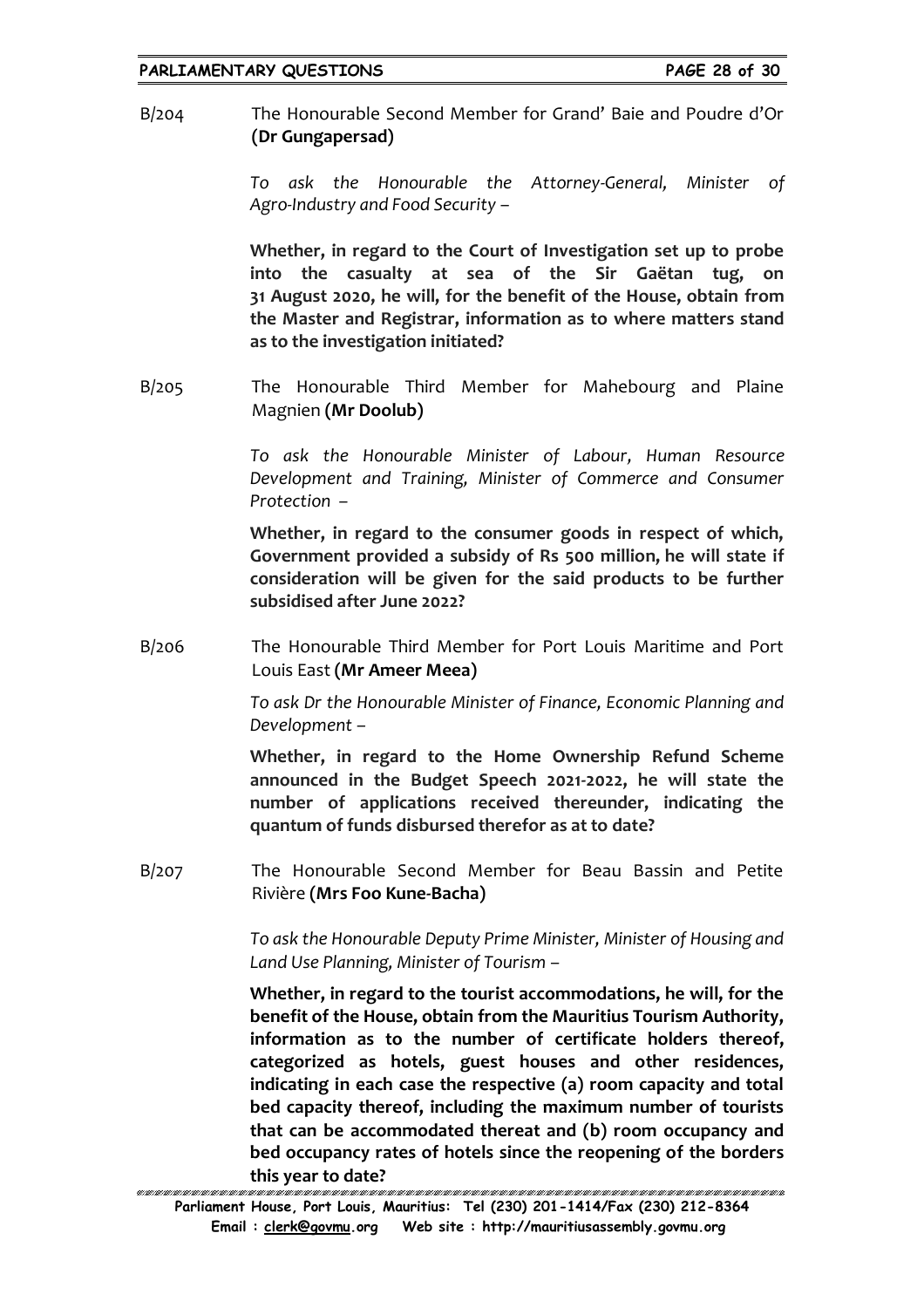B/208 The Honourable Third Member for Pamplemousses and Triolet **(Mr Woochit)**

> *To ask the Honourable Minister of Environment, Solid Waste Management and Climate Change –*

> **Whether, in regard to coastal flooding and beach erosion at Trou aux Biches, he will state if a study has been carried out by his Ministry to identify the best available means of countering same and, if so, indicate the outcome thereof?**

B/209 The Honourable Fourth Member for Mahebourg and Plaine Magnien **(Mr Richard Duval)**

> *To ask the Honourable Minister of Commerce and Consumer Protection, Minister of Labour, Human Resource Development and Training –*

> **Whether, in regard to the flour being commercialized by the State Trading Corporation on the local market, he will state if he is in presence of complaints from** *"l'Association des propriétaires de boulangeries"* **as to the quality thereof since February 2021 and, if so, indicate the measures taken by his Ministry in relation thereto, if any?**

B/210 The Honourable Fourth Member for Vacoas and Floréal **(Ms Anquetil)**

> *To ask the Honourable Minister of Information Technology, Communication and Innovation –*

> **Whether, in regard to mobile broadband and internet connectivity, he will state if consideration has been given for the installation of a new relay antenna to serve the Bord Cascade NHDC Estate, in Henrietta?**

B/211 The Honourable Third Member for Vieux Grand Port and Rose Belle **(Ms Ramyad)**

*To ask the Honourable Minister of Energy and Public Utilities –*

**Whether, in regard to the water supply issues in the Bambous Virieux area, he will, for the benefit of the House, obtain from the Central Water Authority, information as to if solutions are being brought thereto and table the short and long term plans respectively being envisaged to address the water supply in the region extending from Vieux Grand Port to Quatre Soeurs?**